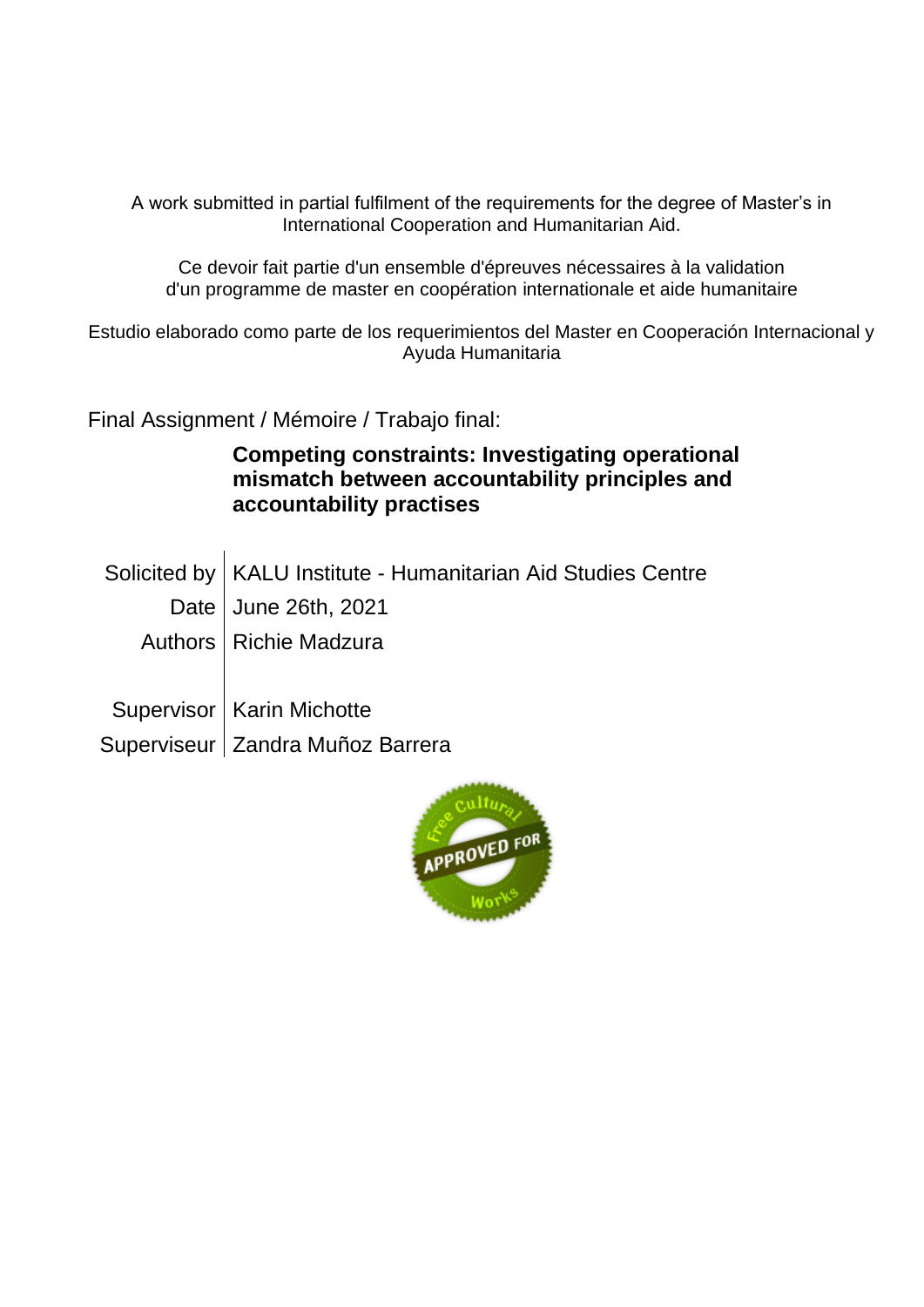| <b>CONTENTS</b>                                                                    |           |
|------------------------------------------------------------------------------------|-----------|
| <b>E FINAL ASSIGNMENT TEMPLATE</b>                                                 | 4         |
| <b>LICENSE AND DECLARATIONS</b>                                                    | 4         |
| <b>LICENSE</b><br>1.1                                                              | 4         |
| 1.2<br><b>DECLARATION BY AUTHOR</b>                                                |           |
| 1.3<br><b>CONTRIBUTIONS BY OTHERS</b>                                              |           |
| 1.4 STATEMENT OF PARTS OF THE THESIS SUBMITTED TO QUALIFY FOR THE AWARD OF ANOTHER |           |
| <b>DEGREE</b>                                                                      | 5         |
| 1.5<br>OWN PUBLICATIONS INCLUDED IN THIS THESIS                                    | 5         |
| 1.6<br><b>ACKNOWLEDGEMENTS</b>                                                     | 5         |
| 1.7<br><b>DEDICATION</b>                                                           | 5         |
| <b>ABOUT THIS DOCUMENT</b><br>$\overline{2}$                                       | 5         |
| 2.1<br><b>CATEGORIES</b>                                                           | 5         |
| 2.2<br><b>AUTHOR</b>                                                               | 5         |
| 2.3<br><b>EXECUTIVE SUMMARY</b>                                                    | 5         |
| <b>INTRODUCTION AND BACKGROUND OF THE STUDY</b><br>$\mathbf{3}$                    | 6         |
| 3.1<br><b>STATEMENT OF THE PROBLEM</b>                                             | 7         |
| <b>RESEARCH GOAL &amp; RESEARCH QUESTIONS</b>                                      | 7         |
| 3.2<br><b>SIGNIFICANCE OF THE STUDY</b>                                            | 8         |
| 3.3<br><b>SCOPE OF THE STUDY / ADDED VALUE</b>                                     | 8         |
| 3.4<br><b>LIMITATIONS OF THE STUDY</b>                                             | 8         |
| <b>DESCRIPTION OF THE STUDY AREA</b><br>3.5                                        | 8         |
| <b>RESEARCH RESULTS</b><br>$\overline{4}$                                          | $\bf{8}$  |
| 4.1<br><b>INTRODUCTION</b>                                                         | 8         |
| 4.2<br><b>INFORMATION PROVISION</b>                                                | 9         |
| 4.2.1<br><b>INCEPTION MEETINGS</b>                                                 | 9         |
| 4.2.2 PUBLIC ADDRESS AND CAUCUS MEETINGS                                           | 10        |
| 4.2.3 FEEDBACK MEETINGS                                                            | 10        |
| 4.3 LEVEL OF PARTICIPATION FOR TRANSPARENCY, EVALUATION, AND LEARNING              | 11        |
| 4.4<br>LEVEL OF CONSULTATION WITH COMMUNITIES TO PROMOTE TRANSPARENCY AND LEARNING | 12        |
| 4.5<br><b>COLLECTING FEEDBACK AND COMPLAINTS</b>                                   | 12        |
| CONCLUSION AND RECOMMENDATIONS (OR MAIN MESSAGE)<br>$\overline{2}$                 | 13        |
| 5.1<br><b>CONCLUSION</b>                                                           | 13        |
| 5.2<br><b>RECOMMENDATIONS</b>                                                      | 14        |
| <b>ANNEXES</b><br>6                                                                | <u>14</u> |
| <b>LIST OF ACRONYMS</b><br>6.1                                                     | 14        |
| 6.2<br><b>REFERENCES</b>                                                           | 15        |
| 6.3<br><b>LITERATURE REVIEW</b>                                                    | 17        |
| 6.3.1 DEFINING HUMANITARIAN ACCOUNTABILITY                                         | 17        |
| 6.3.2 THE FOUR DIMENSIONS OF ACCOUNTABILITY - ACCOUNTABILITY CONTINUUM             | 18        |
| 6.3.2.1<br>Transparency                                                            | 18        |
| 6.3.2.2 Participation<br>6.3.2.3 Feedback mechanisms                               | 19<br>19  |
| 6.3.2.4 Evaluation                                                                 | 20        |
| 6.4<br>RESEARCH DESIGN AND METHODOLOGY                                             | 21        |
| 6.4.1<br><b>INTRODUCTION</b>                                                       | 21        |
| 6.4.2<br><b>STUDY DESIGN</b>                                                       | 21        |
| 6.4.3 RESEARCH APPROACH                                                            | 21        |
| 6.4.4<br>STUDY TARGET POPULATION AND RESPONDENT SELECTION                          | 22        |
| 6.4.4.1<br>Target population                                                       | 22        |
| 6.4.4.2<br>Respondent selection                                                    | 22        |
| 6.4.5<br><b>RESEARCH INSTRUMENTS</b>                                               | 22        |
| 6.4.5.1<br>Focus group discussions (FGDS)                                          | 22        |
| 6.4.5.2<br>Key informants interviews (KII)                                         | 22        |
| 6.4.5.3<br>Documentary analysis                                                    | 23        |
|                                                                                    |           |

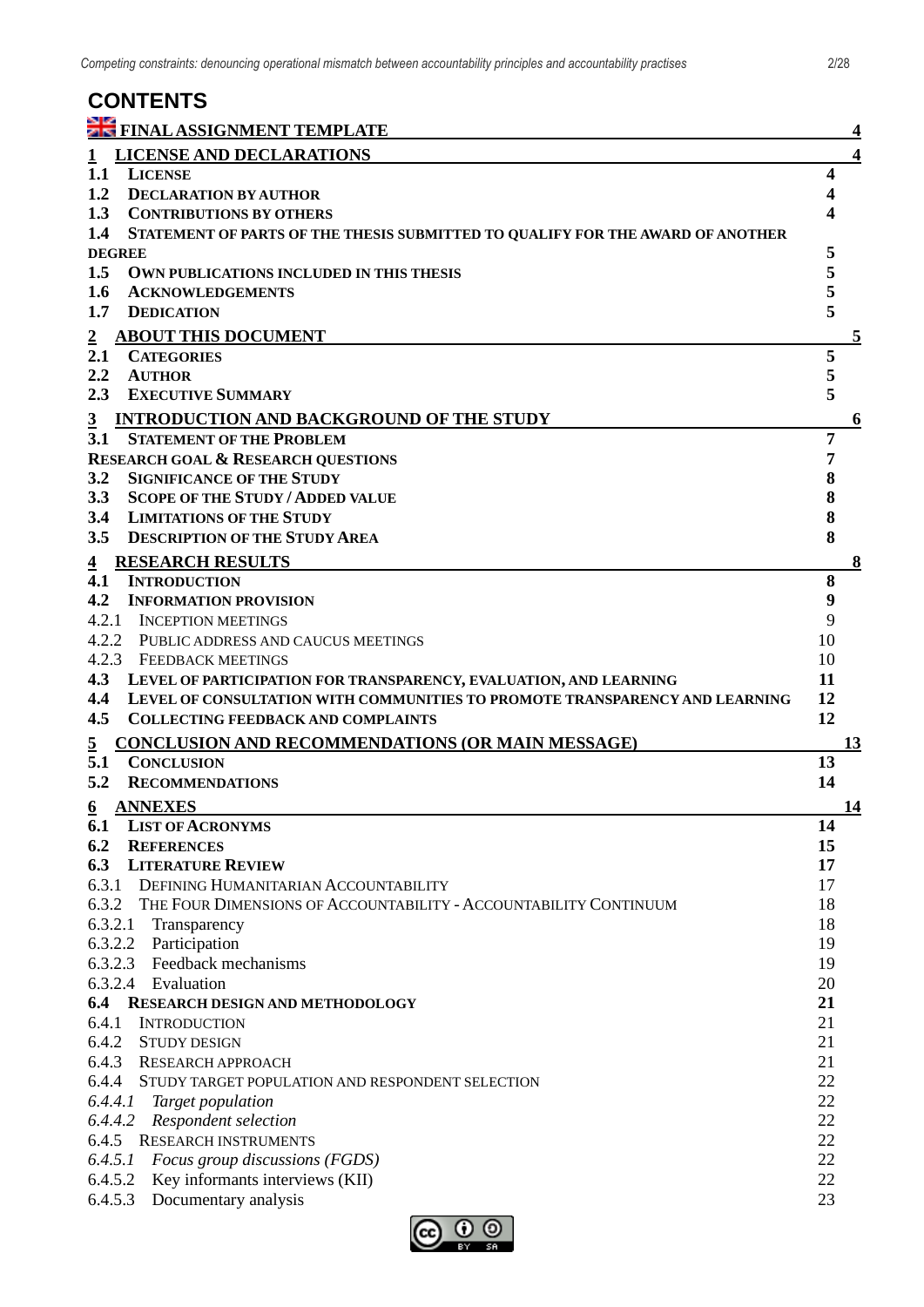| <b>6.5 DATA ANALYSIS</b>          | 23 |
|-----------------------------------|----|
| <b>6.6 ETHICAL CONSIDERATIONS</b> | 23 |
| 6.6.1 INFORMED CONSENT            | 23 |
| 6.6.2 CONFIDENTIALITY             | 23 |
| $6.6.3$ NO HARM                   | 24 |
| 6.6.4 ENSURING TRUSTWORTHINESS    | 24 |
| 6.7<br><b>CHAPTER CONCLUSION</b>  | 24 |
| <b>OTHER ANNEXES</b><br>6.8       | 24 |

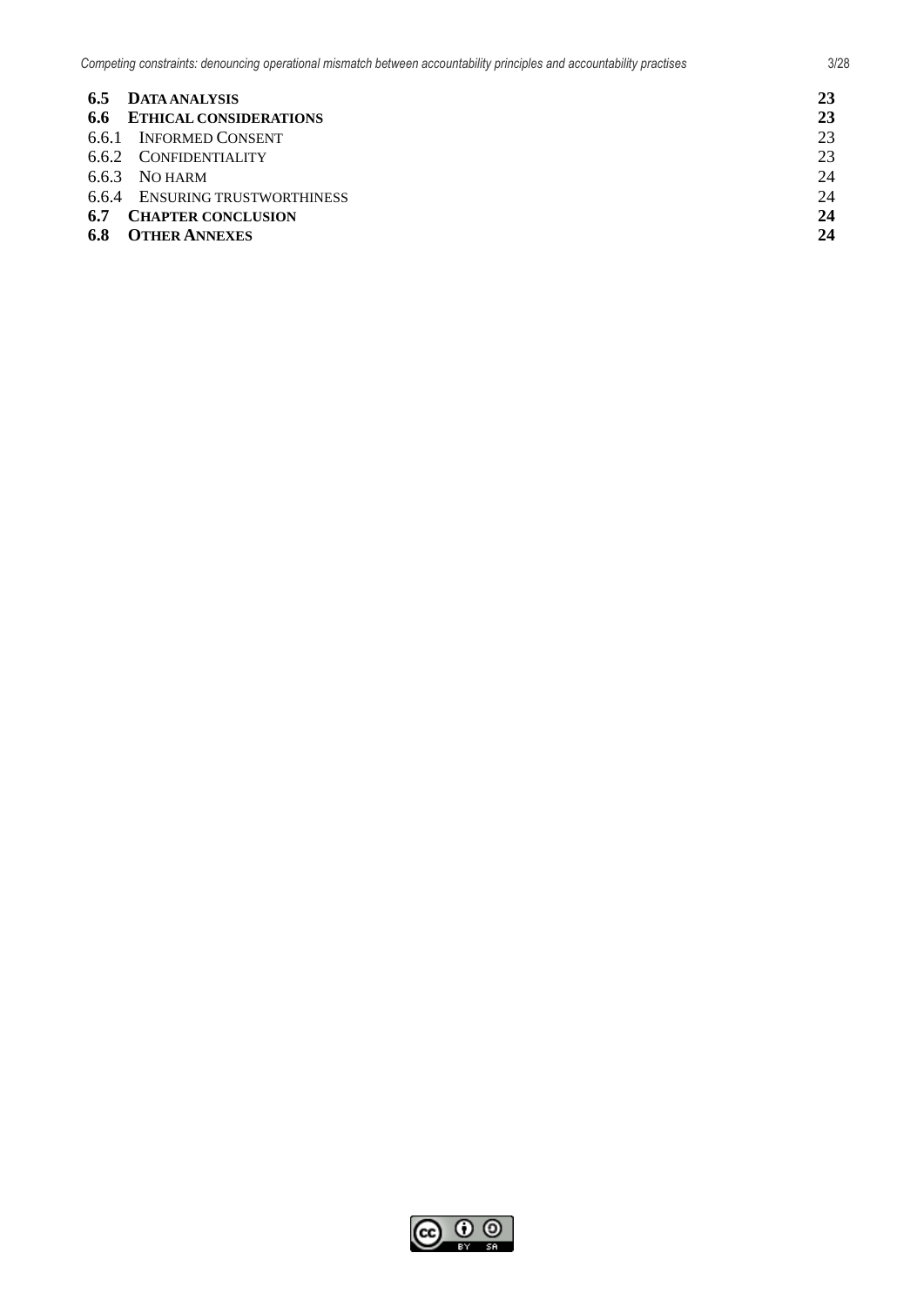# <span id="page-3-0"></span>**Hangel Assignment Template**

This is going to be your final assignment. Keep in mind that tidiness will also be graded:

- 1. Choose your language (EN) and delete the rest
- 2. Follow the provided instructions to fill this form
- <span id="page-3-1"></span>3. Submit it as instructed in the virtual classroom

# **1 License and Declarations**

## <span id="page-3-2"></span>*1.1 License*

#### **This work is licensed under a Creative Commons Attribution-ShareAlike 4.0 International License.**

This license lets others remix, tweak, and build upon your work even for ൈ  $\left(\mathrm{cc}\right)$ EY SA commercial purposes, as long as they credit you and license their new creations under the identical terms. This license is often compared to "copyleft" free and open source software licenses. All new works based on yours will carry the same license, so any derivatives will also allow commercial use. This is the license used by Wikipedia, and is recommended for materials that would benefit from incorporating content from Wikipedia and similarly licensed projects.



This is a Free Culture License!

## <span id="page-3-3"></span>*1.2 Declaration by author*

This work is composed of my original work, and contains no material previously published or written by another person except where due reference has been made in the text.

I have clearly stated the contribution by others to my document, including statistical assistance, survey design, data analysis, significant technical procedures, and any other original research work used or reported.

The content of my work is the result of effort I have carried out and does not include a substantial part of work that has been submitted to qualify for the award of any other degree or diploma in any students centre, neither has been developed for my daily work. I have clearly stated which parts of my work, if any, have been submitted to qualify for another award.

I acknowledge that I have worked under a Creative Commons License and an electronic copy of my work can be uploaded on the Institute's webpage

## <span id="page-3-4"></span>*1.3 Contributions by others*

N/A

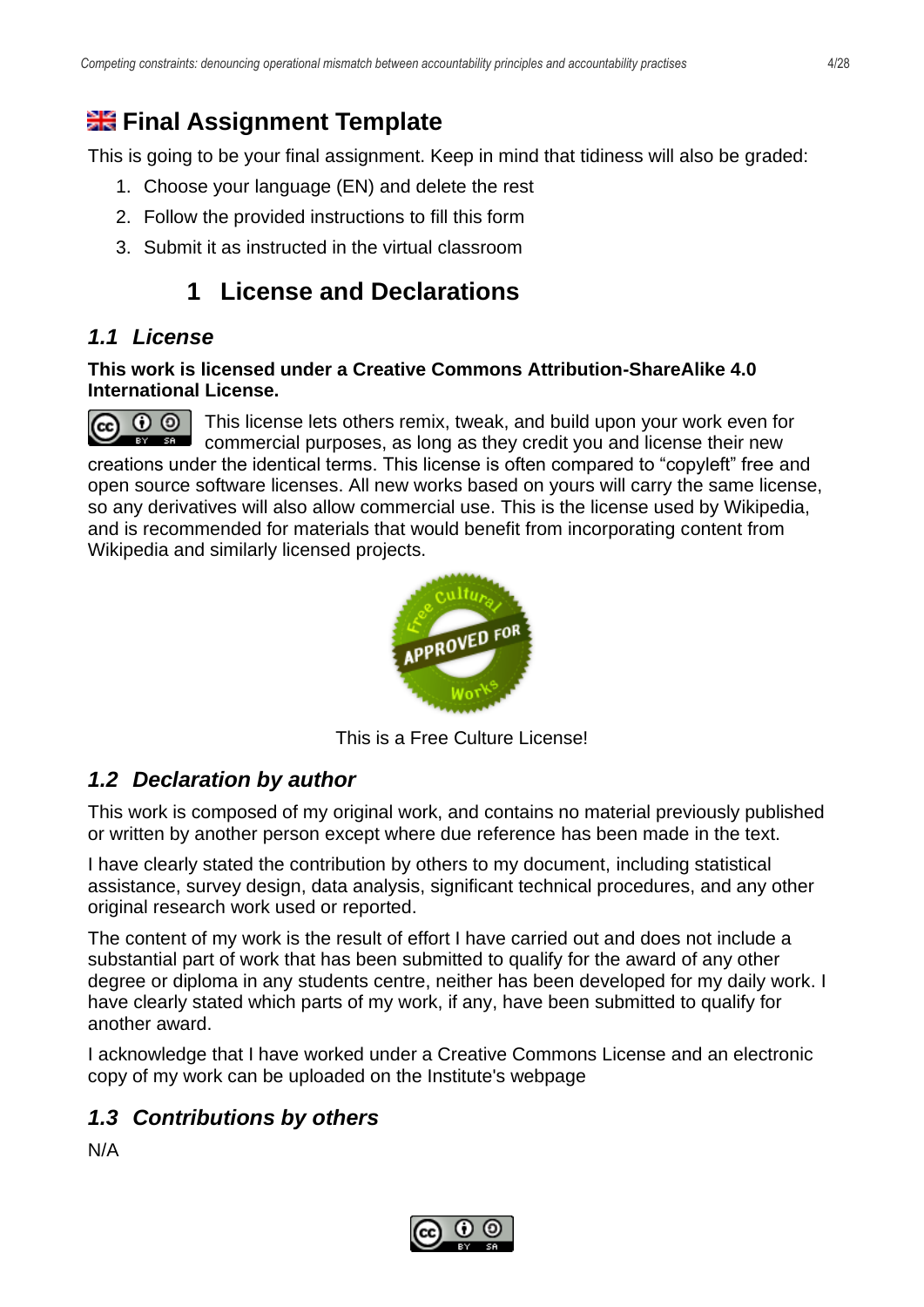## <span id="page-4-0"></span>*1.4 Statement of parts of the thesis submitted to qualify for the award of another degree*

N/A

## <span id="page-4-1"></span>*1.5 Own publications included in this thesis*

N/A

## <span id="page-4-2"></span>*1.6 Acknowledgements*

For the successful completion of the research, many people incalculably contributed their time and resources. In this regard, the author appreciates their contributions and would like to thank them all.

I would like to appreciate the immense contribution of study respondents. They made the research easier than expected.



## <span id="page-4-3"></span>*1.7 Dedication*

<span id="page-4-4"></span>I dedicate this research to my parents; Clements and Marien Madzura. To them, I owe everything. They always wanted to see me succeed in life.

# **2 About this document**

## <span id="page-4-5"></span>*2.1 Categories*

| <b>Countries</b>            | <b>Document</b><br>Type | <b>Subject</b>        |                                                                 | <b>Institutions</b> | Language       |
|-----------------------------|-------------------------|-----------------------|-----------------------------------------------------------------|---------------------|----------------|
| <b>Zimbabwe</b><br>$\cdots$ | Report                  | <b>Responsibility</b> | Humanitarian<br><b>Assistance</b><br>Humanitarian<br>principles | <b>World Vision</b> | <b>English</b> |

## <span id="page-4-6"></span>*2.2 Author*

Richie Madzura (6 May 1989) holds a Master of Social Science in Public Policy and Development Management, Post Graduate Diploma in Project Management, Bachelor's degree in Economics and Finance and an Executive Certificate in Project Administration and Finance for NGOs.

Richie is an emerging humanitarian assistance specialist. He has worked for organisations that include Save the Children, United Methodist Committee on relief, GOAL, and World Vision focusing on Food Security, Livelihoods, Child Protection, and Disaster Management. Richie Has expertise in managing USAID, ECHO, DEC, WFP, UNICEF, and ADH grants

## <span id="page-4-7"></span>*2.3 Executive Summary*

It's time for a new age of accountability in the humanitarian sector, one that truly reflects the sector's increased responsibilities and commitment. The gap in community responsibility should close, and a more structured approach to accountability should result in less harm to communities. Several organizations have advocated for a more meaningful accountability mechanism that ensures that policies are implemented rather than merely written down and filed away.

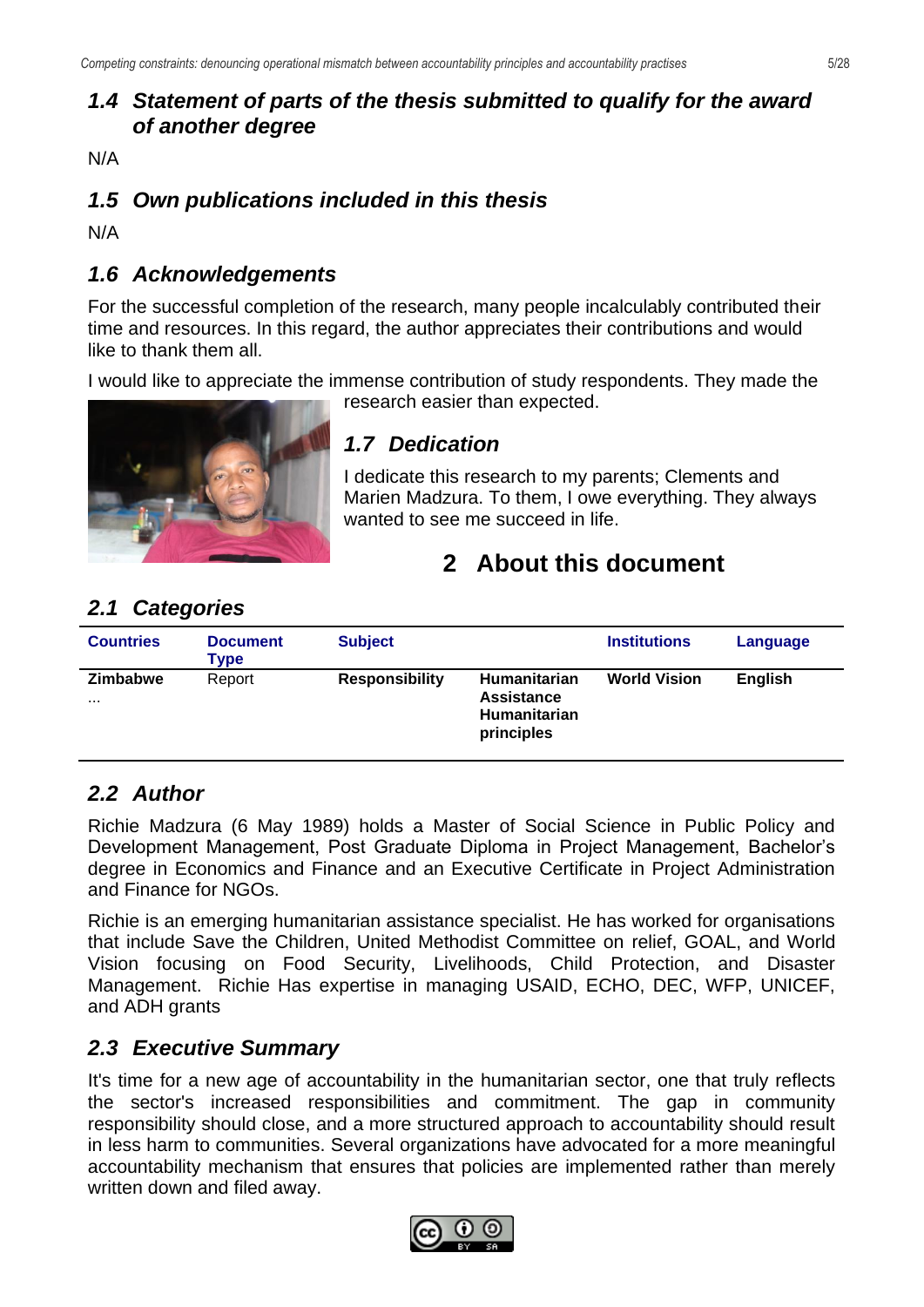Donors have given implementing organisations a chance to expand their accountability systems beyond the law's limits by ensuring that accountability systems are key and should determine access to funding. However, as alluded to, organisations continue to do justice to donors through having robust systems that ensure that the accountability commitments to the donors are fulfilled. Accountability to humanitarian support recipients is still a challenge.

They face a variety of challenges, from insufficient capacity to unwillingness to include good accountability practises in project implementation is the big problem that still lies in the humanitarian sector. There is need for research to establish the problems that are driving humanitarian organisations to depart from the principles they agree to abide to at proposal writing. This paper research the operational mismatch between accountability principles and accountability practises and what could be done to improve vertical downwards accountability (to communities).

# **3 Introduction and Background of the study**

### <span id="page-5-0"></span>**(The following structure / sections are not compulsory but are frequent in a research work. Therefore you can adapt it to your needs)**

The research recognizes that the importance of accountability is to ensure humanitarian organisations respect the values, norms, needs, and capacities of the intended beneficiaries. This involves creating an environment that encourages participation and a transparent environment for giving feedback and complaining. Accountability seeks to identify the critical needs of vulnerable communities and endevour to address them ensuring their right to receive assistance, right to life with dignity and protection. The research recognises that community involvement and full participation in all in planning in all interventions affects communities reaffirming commitment to respect their opinions and ensure timely responses and appropriateness of interventions. It is against this backdrop that the researcher seeks to denounce the operational mismatch between accountability principles and accountability practises. The research results will inform planning and designing for the community's preferred channel feedbacking to improve humanitarian organisations interventions.

Following the humanitarian interventions in the Great Lakes after the Rwanda Genocide in 1994, great concern over the quality of humanitarian work was raised. Dubuet (2002) postulates that the rise in the number of disasters, as well as the number of people affected, over the last two decades, as well as the number of humanitarian organisations, mobilized to help propelled the need to set up guiding principles for humanitarian work. Multiple reports and anecdotes in the aftermath of the 2010 Haiti earthquake cast more doubt on the real, constructive contribution of humanitarian interventions, as well as the motives behind these aid efforts. This sparked a renewed interest in accountability in the humanitarian world. The number of quality and accountability measures and instruments more than tripled from 42 to 147 between 2000 and 2012 (Andrew and Schreeb, 2015). Even though humanitarian agencies such as World Vision, Save the Children, Care International, Plan International, and Oxfam have established accountability systems to improve humanitarian service delivery there is no universally agreed concept of transparency.

ALNAP (2015) acknowledge the significant change in downward accountability (accountability to the beneficiary) over the last decade, as demonstrated by an increase in programs on various aspects of accountability, an increase in organisations with

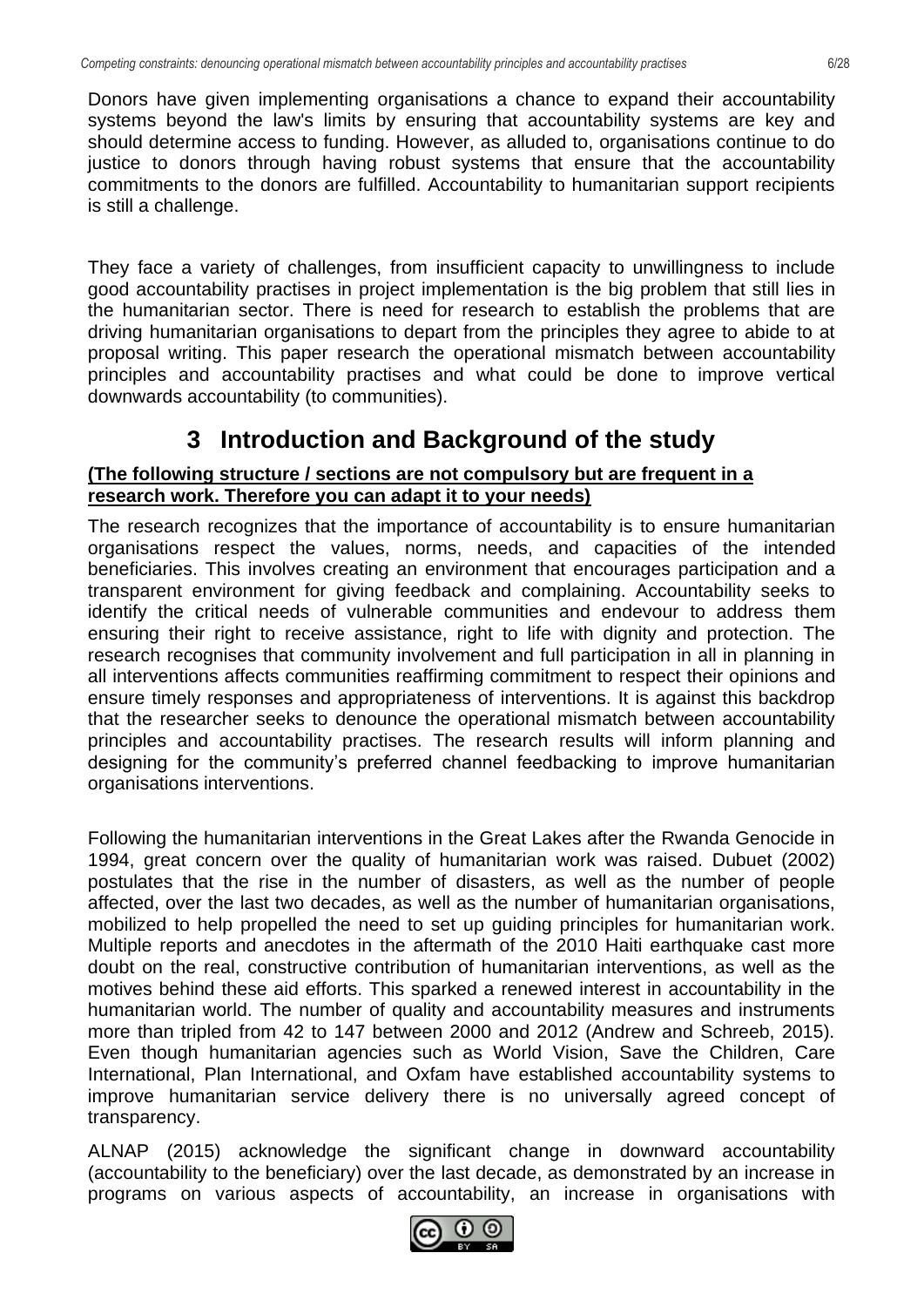complaints and feedback mechanisms, and positive change in participation and degree of consultation with the beneficiaries. Knox-Clarke and Mitchell (1999) also posit that Humanitarian responsibility is, in certain ways, becoming a victim of its success. The proliferation of accountability frameworks and programs is now in danger of causing chaos, adding to the workload of organizational workers, and jeopardizing humanitarian organizations' results. Although humanitarian accountability is often attributed to the desire to increase accountability to affected populations, there seems to be an imbalance as the demands and adherence to upward accountability (mainly to the donor) still outweighs downward accountability. Humanitarian organisations are more concerned with securing future funding than improving lives.

Vehemently, The CHS Alliance (2015) finds that the degree and type of involvement a stakeholder has with a humanitarian intervention can also influence how accountability is interpreted. Each individual may have different expectations and assumptions about the assistance they receive, which will vary depending on the background and culture of the area. In the case of humanitarian organisations, effectiveness is normally measured by several people reached, timeliness, and quality of support. On the other hand, the affected population considers their survival and recovery. In this regard, Accountability definitions may differ drastically from those of humanitarian organizations and may be influenced by previous experiences with assistance, gender, or local power dynamics.

# <span id="page-6-0"></span>*3.1 Statement of the Problem*

Humanitarian accountability is becoming widely recognized as critical to assisting in a dignified manner while minimizing protection concerns. Accountability will benefit humanitarian organizations and the communities they serve if it is understood and used for more than simply formal purposes. A feedback mechanism was a key aspect of this approach, which aimed to connect aid beneficiaries directly with the humanitarian organizations working in their communities. The majority of complaints received via this mechanism tried to question the humanitarian action in favor of the project recipients, according to an analysis of the input received. Community members asserted their voice through multiple components of the accountability system, opposing how the humanitarian organization conceived and limited their interests, and opposing calls for legibility to operationalize humanitarian programming. The organization's subsequent actions to address community concerns only went so far as to fix procedural irregularities, ignoring more deeply held egalitarian views, which could have resulted in additional multiplier advantages. Organizations have recently moved their focus from vertical upwards accountability (to donors) to horizontal downwards accountability (to communities). The paper argues that the gap between humanitarian accountability principles and practices should be bridged. It argues that improving humanitarian accountability practices requires the active engagement of recipient communities based on principles of deep listening and action to radically inform and revise humanitarian projects. This study aims to expose the operational gap between accountability principles and accountability practices in this context.

## <span id="page-6-1"></span>*Research goal & Research questions*

- 1. What is humanitarian accountability?
- 2. What is the difference between accountability principles and accountability practises?
- 3. What operational mismatch between accountability principles and accountability practises in the humanitarian context?

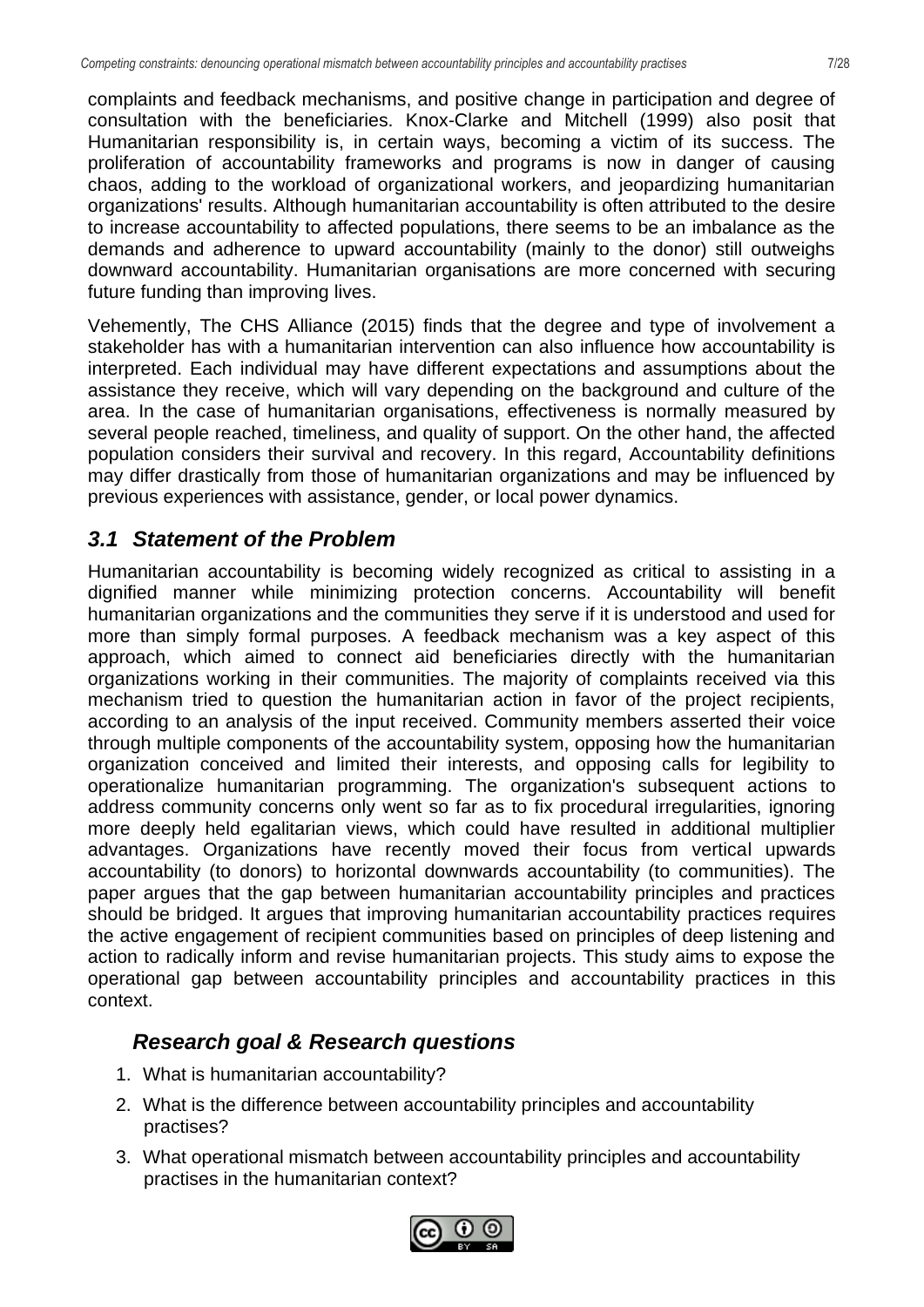### <span id="page-7-0"></span>*3.2 Significance of the Study*

The study was successful in identifying the major points of contention in the use of accountability principles in humanitarian interventions. It also aided in the closing knowledge gap that existed between accountability concepts and actions. They will gain a lot from the outcomes of this study because it will inform them on the best techniques for adopting accountability principles. The study also aims to establish a foundation for continuous development in the accountability process. This will be a reference paper for researchers who want to perform more research in the domain of humanitarian accountability implementation.

### <span id="page-7-1"></span>*3.3 Scope of the Study / Added value*

The research was conducted explore operational mismatch between accountability principles and accountability practises in Nhedziwa, ward 4 of Chimanimani district. The study interrogated the current practises by organizations and what is expected from them. Recommendations were also improved to improve the humanitarian organizations practises.

### <span id="page-7-2"></span>*3.4 Limitations of the Study*

The research was conducted in Chimanimani, Ward 4, which has distinct characteristics and exposed to unique hazards and disasters, therefore the findings may not be easily extended to other regions.

### <span id="page-7-3"></span>*3.5 Description of the Study Area*

The researcher carried this study in the Chamanimani area. Chimanimani is a mountainous area situated in the Manicaland Province and about 83.5 kilometers south of Mutare CBD. The area is close to the border of Zimbabwe and Mozambique. The 2012 national census reported that there are approximately 135 000 people in Chimanimani district. The flash floods due to Cyclone Idai that destroyed infrastructure in Manicaland did not in any way spare Chimanimani district. Prior to the cyclone, the area has been lagging in terms of development such that the destruction of roads, bridges, schools, and schools further worsened the delivery of



<span id="page-7-4"></span>education for people in the Chimanimani area. Considering that the study was meant to elucidate accountability in humanitarian setup, the extent of NGOs and INGOs in the district makes ward 4 in Chimanimani district the best area to conduct the study.

## **4 Research results**

### <span id="page-7-5"></span>*4.1 Introduction*

This research is about understanding the denouncing operational mismatch between accountability principles and accountability practices. It endeavours to contribute immensely to better ways and methods that can improve accountability to partners,

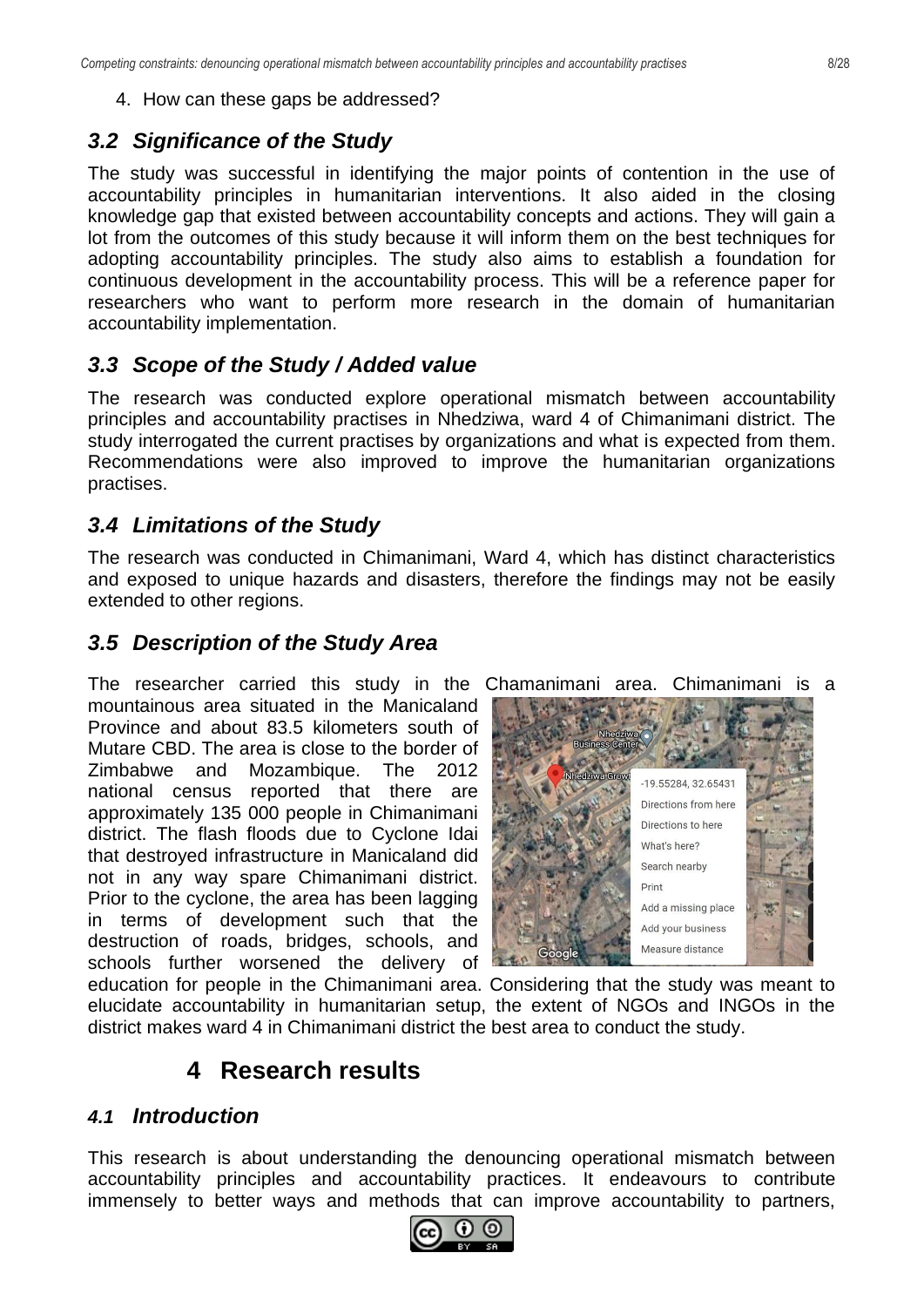donors, and mainly to beneficiaries. The purpose of this chapter is to present the research findings that stemmed from arduous fieldwork in ward 4 of Chimanimani district from April 2021 to May 2021. The findings are derived from the data which was gathered through focus group discussions, key informant interviews, and documentary analysis. The chapter also gives a detailed interpretation of the findings.

## <span id="page-8-0"></span>*4.2 Information provision*

Information provision is key to accountability. All other pillars of accountability are reliant on the level of participation and feedback from project participants. 20 community members representing different socio-economic groups indicated that of the 23 projects that were implemented in the ward since 15 March 2019 (Cyclone Idai), the project engaged in the following information provision mechanisms:

### <span id="page-8-1"></span>*4.2.1 Inception meetings*

All projects commenced with an inception meeting to inform the intended project beneficiaries about the new project. The inception meetings helped beneficiaries to understand the objectives of the project, duration of the project, transfer modalities, beneficiary selection criteria, and how the project aligns with the ward priorities. In addition, the inception meetings enabled beneficiaries to understand how the project fits into the current scope of the project in progress in the ward. The FGD indicated that other partners also participated in the inception meetings to check for duplication of partner efforts. KII highlighted that information provision also strengthens coordination of development partner interventions to eliminate double-dipping and increase intervention reach.

The respondents also mentioned that development partners used their discretion to share information. KII with the councilor highlighted that only 7 of the 23 projects that were implemented in the wards since the  $15<sup>th</sup>$  of March 2019 shared their budgets. **"***Organisations tend to share their scope of work and timelines without budgets. Only 7 organisations have done so from the onset of Cyclone Idai response. This limits the beneficiaries in terms of proposing improvements in the implementation of some project activities due to a lack of budget information. There is a need for transparency in terms of the budget, scope, and project timelines to empower the recipients."* The councilor also added that organizations that have presented their budgets gave the beneficiaries power to also give feedback for improvement during project implementation.

Information provision at the onset of project implementation can even improve projects that are usually imposed on communities. One of the FGD with community leaders indicated that **"***…there is a tendency for partners to source funding without assessing the needs of the communities. If partners present their information well at the inception level, intended beneficiaries can help the development partners to tailor the project in line with the needs of the communities. This is not the best practise but it helps*  to modify the project before it duplicates or targets needs that are already being addressed by other *interventions in ward 4."* Some partners continue to sensitize communities on project information through public address and caucus meetings.

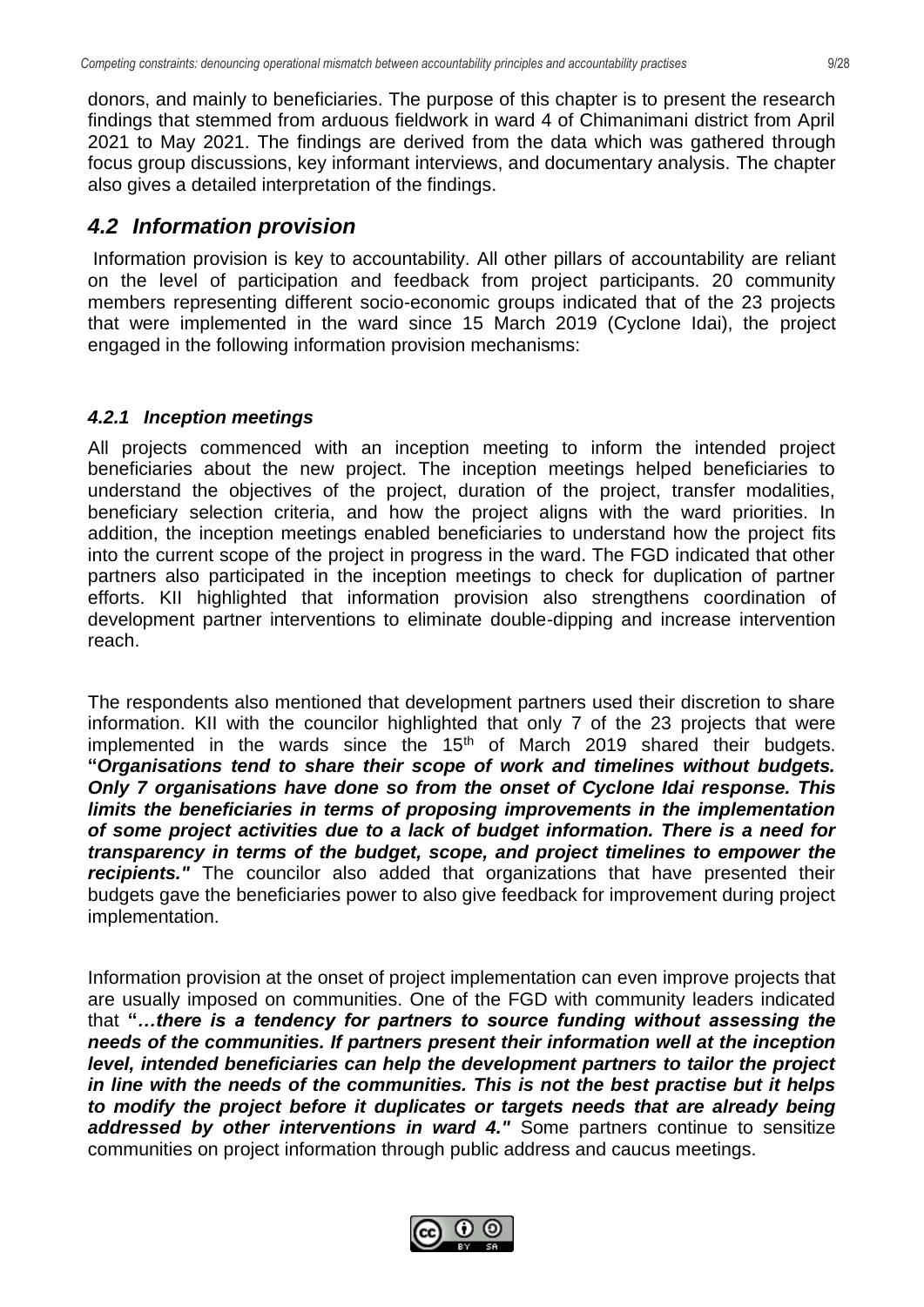#### <span id="page-9-0"></span>*4.2.2 Public address and caucus meetings*

The FGD indicated that partners involved in food aid in the form normally prioritize caucus meetings and public addresses. **Caucus meetings** are meeting with community leaders, community volunteers, and other individuals representing different socio-economic groups. At these forums, partners normally unpack their intervention from project objectives, project duration, transfer modality, size of the food basket, targeting and selection criteria, the project donor, and whether the intervention is conditional or conditional. The community leaders and other members present are also given time to also bring out their suggestions for the intervention. The caucus meetings help to ensure that all information that is then cascaded to the ward has been understood and /or improved by the community leaders.

**Public addresses** then follow after the caucus meeting. At this stage, partners would provide information that has already been shared at the caucus meeting. The partner is no longer mandated to answer questions from the ward since the community leaders will be at the same level as the partner. One responded indicated that *"…these meetings promote project ownership by the recipients. Community leaders are empowered to address issues that may arise without even engaging the partner because they are involved and have knowledge of the intervention.*" Community members are well versed with the World Food Programme food insecurity intervention implemented by World Vision in 2019 and 2020. Communities could reiterate all information pertaining to the project which is a sign of the high level of information provided the projects reached.

Below is the flow of information witnessed in food aid interventions distributions and beneficiary registrations;

| <b>CAUCUS MEETING</b>                                                                                   |                                                                                             |                                                                                                    |  |
|---------------------------------------------------------------------------------------------------------|---------------------------------------------------------------------------------------------|----------------------------------------------------------------------------------------------------|--|
| <b>Participants:</b><br>Community leaders,<br>community volunteers                                      | <b>PUBLIC ADDRESS</b>                                                                       | <b>FEEDBACK MECHANIMS</b>                                                                          |  |
| (case care workers,<br>village health workers),<br>PLWD representatives,<br>governement<br>stakeholders | <b>Participants: All</b><br>community members,<br>allparticipants of the<br>caucus meetings | <b>Participants: Open to</b><br>everyone<br>e.g. Help desk,<br>suggestion boxes, toll<br>free etc. |  |

*Figure 1 Information flow during food/cash beneficiary registration and distributions*

#### <span id="page-9-1"></span>*4.2.3 Feedback meetings*

Partners in the district have also been using monthly and quarterly feedback meetings to provide all project stakeholders with progress information including challenges, lessons learned, best practises. All stakeholders are able to decide on the best measures that can help the project achieve its intended objectives. FGDs indicated that some projects have only informed the communities about their failure to finish intended outputs in the last

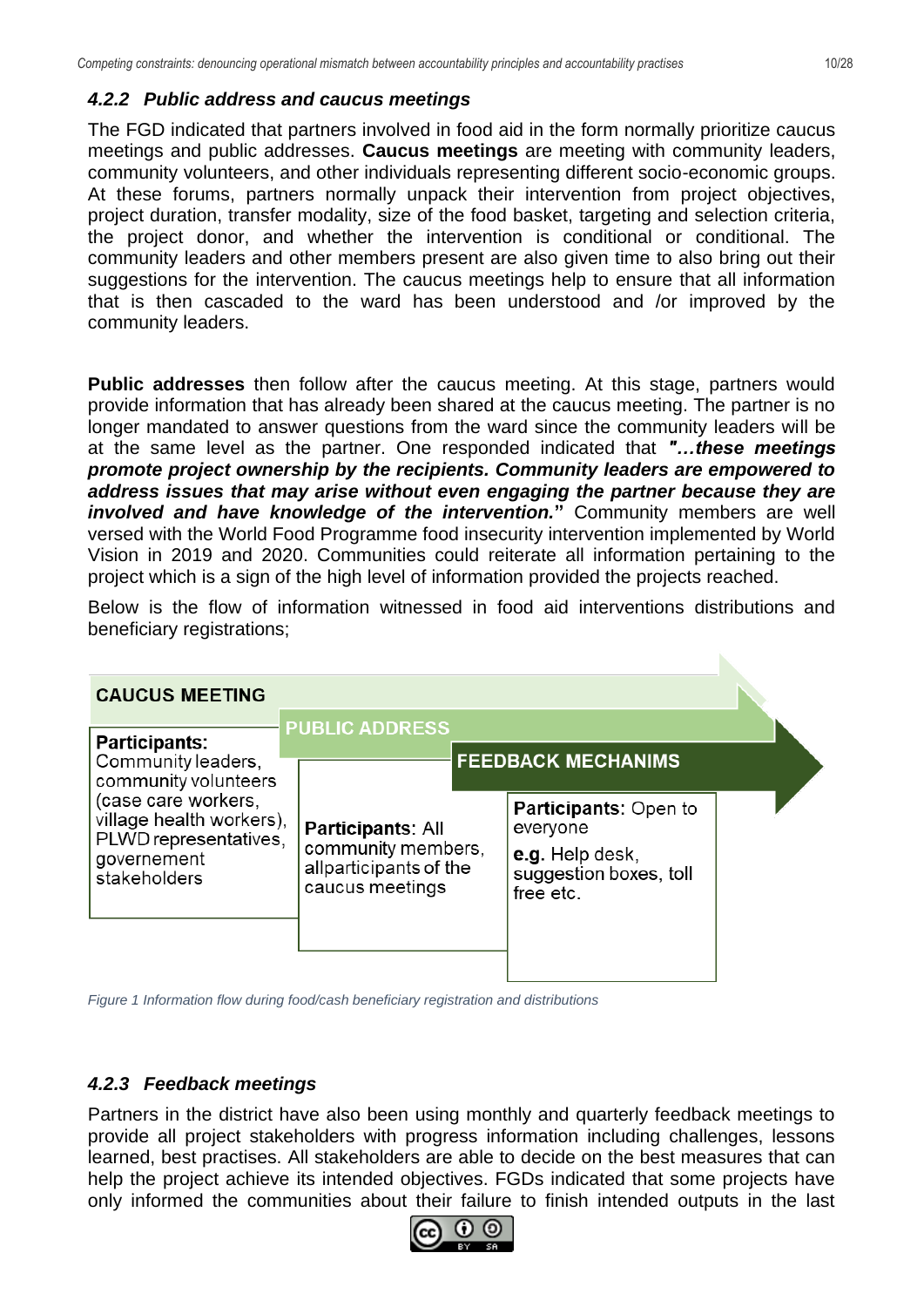month of implementation which then highlights the failure of partners to account for their actions. White elephants are a result of failure to involve all stakeholders in monitoring activities.

### <span id="page-10-0"></span>*4.3 Level of participation for transparency, evaluation, and learning*

Community participation was well active and community members were able to take part actively and participate in project implementation,

Both Focus group discussions and key informant interviews indicated that beneficiary registrations involved full participation of the community members. Community members ranked each other using vulnerability indicators in their villages aligned to the intervention. For example, in food security interventions, community members ranked their villages and then wards households using food insecurity indicators compiled by the community members. The process is always participatory and community leaders are encouraged to de-roll so that the process becomes transparent.

The respondents also indicated that in some instances, political figures in the ward influenced the process. Community members at the village level were asked to rehearse the ranking process and do a pre-ranking before the project registration process. The ranking is done through political affiliation and members of the ruling party would benefit more and are ranked as the most vulnerable. The beneficiary selection process is proclaimed to be transparent to the implementing partners and donors yet it would have to be done before the actual registration day. In 2019, some village members *(names*  withheld) decided to report the issue through the toll-free, and village registration was verified and nullified. The households that reported the incident were expelled from the villages by the village heads. Community members stay silent even though the registrations are determined by political figures in the ward. KII respondent highlighted that, *"… cash-based interventions experience more corruption (pre ranking) during registration as compared to other modalities."*

Respondents also indicated that beneficiary participation is more pronounced through the provision of labour. In WFP funded conditional cash and in-kind interventions, the respondents commended that the project also acknowledged that vulnerable communities still have capacities by using locally available labour. In Food Assistance for Assets, respondents concurred that provision of labour in community gardens and irrigation schemes establishment promoted asset ownership.

Key informant interview respondents indicated that stakeholder participation in project monitoring is limited. A government stakeholder key informant interview respondent indicated that development partners noticed the importance of involving relevant stakeholders when the projects experience some challenges and when they want to certify completion of the intervention. On the other hand, development partners KII highlighted that the government stakeholders are incapacitated in terms of transport while partners cannot also support infield monitoring by government stakeholders. Another KII interview highlights that the stakeholders are not willing to do joint monitoring activities when there is no certain payment. *"…if you have no budget to pay stakeholders for lunch they do not join the monitoring exercises. It is their workstations but you have to pay them to monitor the project which poses a challenge for development partners because the cost is not recognized by donors."* Another respondent mentioned that *"Some organisations can pay the stakeholders subsistence fees hence government* 

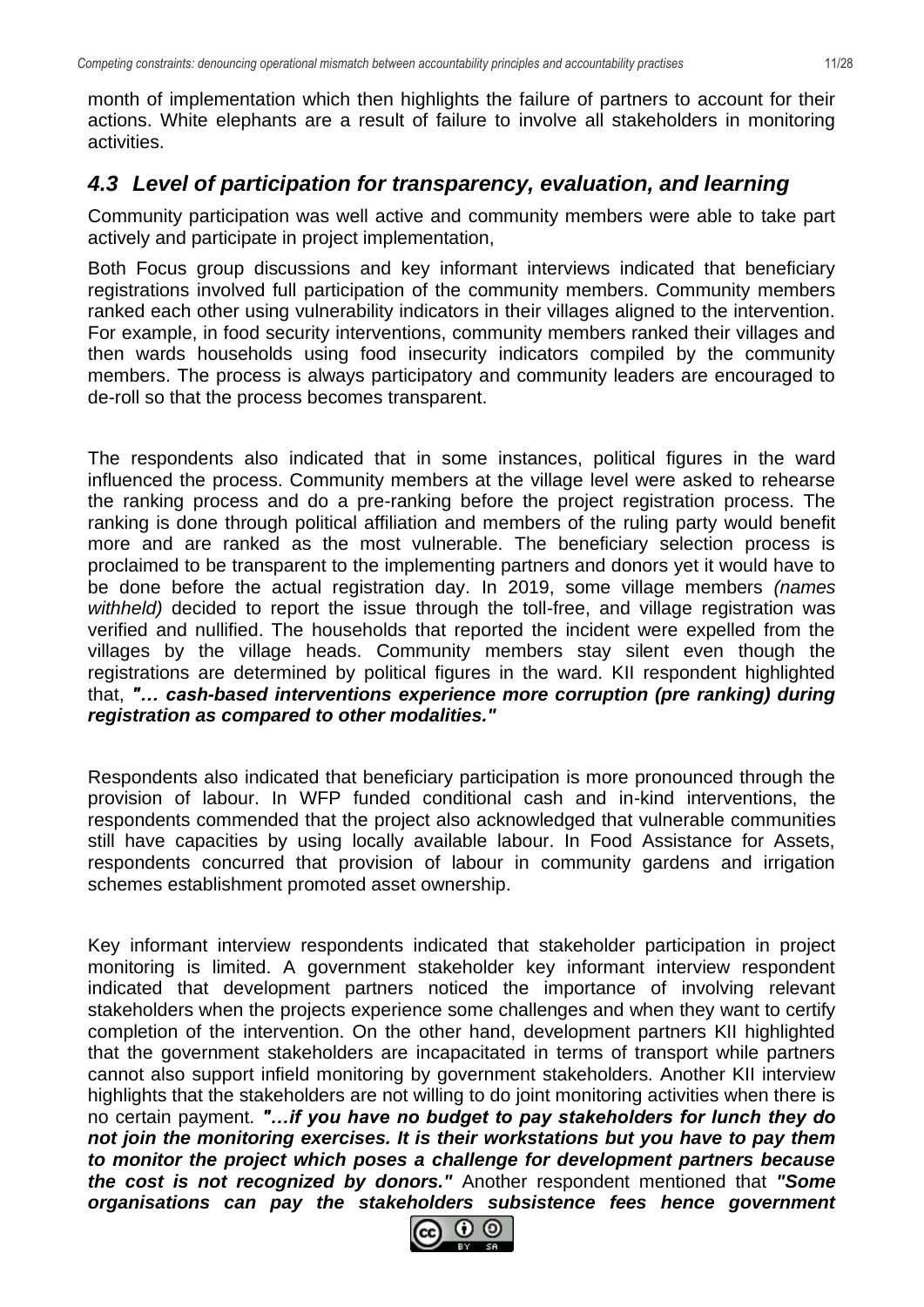*stakeholders are more aligned to such projects at the expense of the projects that have no capacity to meet such costs."*

### <span id="page-11-0"></span>*4.4 Level of consultation with communities to promote transparency and learning*

The consultation was discovered to be cross-cutting across all the pillars of accountability. However, the community leaders highlighted that 90% of the projects received in the ward were preconceived without the direct involvement of the community members. FGDs indicated that development partners do not prioritise needs assessments. In this regard, ward development plans are not considered hence the needs of the ward are being partially addressed and in some instances, partners are duplicating their efforts. One KII responded highlighted that development partners are more reliant on government-led assessments. *"… government-led assessments are politically motivated hence results are tempered with, for example, crop and livestock assessments are altered to ensure that government programs are not considered failures…"*

Another KII respondent also highlighted that non-government organisations transfer the cost of needs assessment to communities. This means, instead of directly consulting communities, they end up enrolling in interventions that do not address the needs of the ward. Some projects have also caused harm in communities due to failure to engage communities and access important information reduces harm. One KII respondent indicated that *"…Cash based interventions (CBI) are not encouraged in ward 4. The development partners have heavily relied on market functionality without considering protection issues. Gender-based violence (GBV) towards women sharply increased during CBI intervention by World Food Programme and World Vision in 2019. Women have no power over cash decisions which make in-kind transfers for preferable..."*

Development partners have heavily involved community members for evaluation and learning purposes. Respondents concurred that the process is very engaging and communities participate willingly to ensure that organisation can improve future programs. However, INGOs and NGOs continue to repeat mistakes. Lessons are not implemented which is a sign that the evaluation process is done as a formality to meet donor requirements.

## <span id="page-11-1"></span>*4.5 Collecting feedback and complaints*

Respondents indicated that the commonly used feedback mechanisms in the ward. Most respondents indicated that they know suggestion boxes, help desks, and toll-free lines. Below is the feedback from respondents:

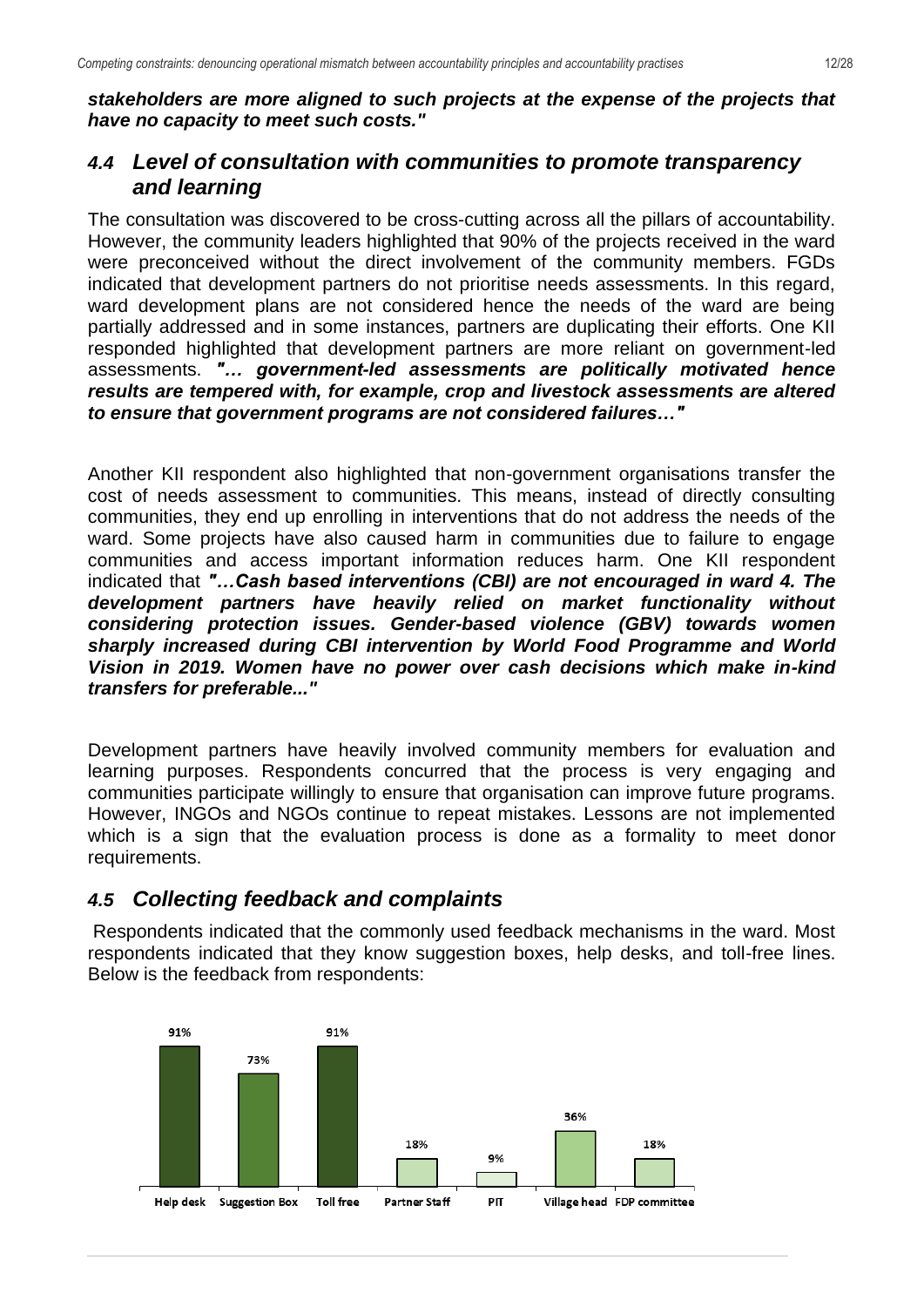*Figure 2 Knowledge of feedback mechanisms used by partners*

One KII respondent indicated that in practise partners have made sure that these feedback mechanisms are always available during the intervention. Utilisation is the challenge. Respondents concurred that NGOs and INGOs do not invest in accountability assessments to check for feedback mechanisms that communities found useful and transparent.

Another respondent indicated that lack of education affects the utilisation of feedback mechanisms. 20% of the respondents (FGD and KII respondents) indicated that they know how a suggestion box is opened and the composition of the committee. Another respondent highlighted the extent of participation of community members in deciding effective feedback mechanisms with an example, *"…no one engages the target group on the positioning of the suggestion box. At several schools, you find the suggestion box in front of the school head's office which makes it difficult for learners to utilise the box because it exposes the person reporting. Even during* food aid, you find the suggestion box placed at the main food stack where it is *visible to everyone. …there is need to engage communities than to impose."*

The respondents concurred that toll-free lines have been effective feedback mechanisms since they are monitored by independent members. However, one respondent highlighted that the feedback is sent back to the ward through the development partner for investigation. The respondents also concurred that they are effective when the perpetrators are community members and donors and development partners who will cover up their issues to maintain a good reputation.

# <span id="page-12-0"></span>**5 Conclusion and recommendations (or main message)**

## <span id="page-12-1"></span>*5.1 Conclusion*

In the area of humanitarian accountability, NGOs are more intensely and frequently confronted with competing demands to achieve project objectives and satisfy stakeholder needs specified in humanitarian governing principles and standards such as the HAP, Sphere standards, and the good enough guide. Accountability exists in levels that are vertical upward accountability (to donors), horizontal accountability (partners and government), and vertical downward accountability (to communities). Humanitarian organisations should establish an effective and efficient communication system to promote smooth sharing of information, participation, consultation, and sharing of feedback between the organisations and communities.

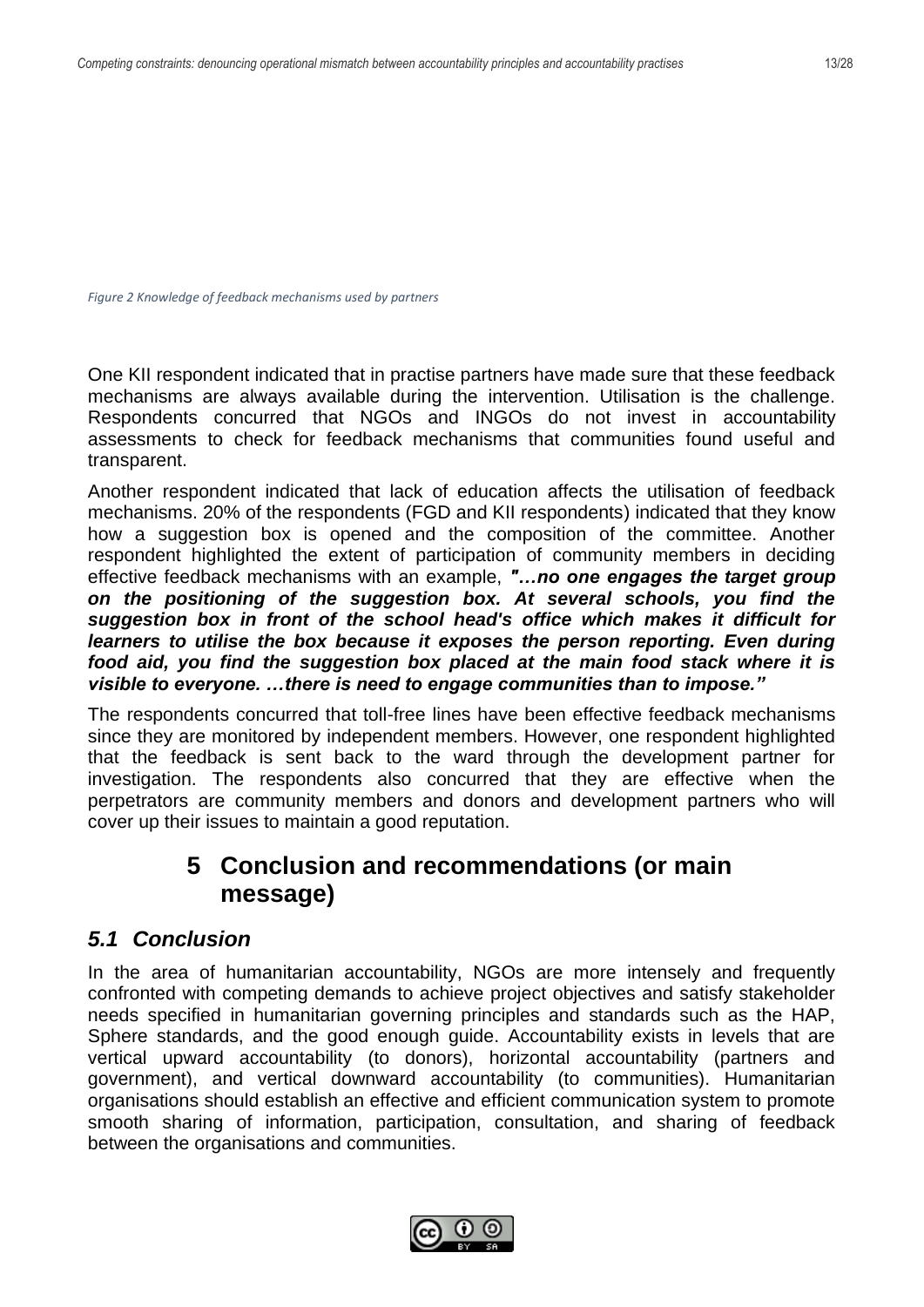## <span id="page-13-0"></span>*5.2 Recommendations*

- 1. The research recommends the following;
- 2. Complaints and feedback mechanism setup should involve the communities. They should be confidential and easily accessible to everyone.
- 3. Effective communication systems should be set up to ensure smooth communication between all Project stakeholders. Project information should be easily accessible to everyone affected by the Project.
- 4. Humanitarian organisations should not assume that project teams are well versed with humanitarian accountability. All staff should be trained before project inception.
- <span id="page-13-1"></span>5. In terms of information provision, humanitarian organisations should share all project information with communities including budgets so that they can participant and make well-informed decisions.

## **6 Annexes**

### <span id="page-13-2"></span>*6.1 List of Acronyms*

| <b>ACC</b>    | <b>Accountability to Affected Populations</b>              |
|---------------|------------------------------------------------------------|
| <b>ADH</b>    | <b>Aktion Deutschland Hiftht</b>                           |
| <b>ALNAP</b>  | Active Learning Network for Accountability and Performance |
| $\mathbf{L}$  |                                                            |
|               | From file: Programmatic Resource ion 2.0. 31st March.docx  |
| <b>CBI</b>    | Cash based interventions                                   |
| <b>CHS</b>    | <b>Core Humanitarian Standards</b>                         |
| COVID-19      | Corona Virus Disease on 2019                               |
| <b>CRS</b>    | <b>Christian Relief Services</b>                           |
| <b>DEC</b>    | <b>Disaster Emergency Committee</b>                        |
| <b>ECHO</b>   | European Civil Protection and Humanitarian Aid Operations  |
| <b>FGD</b>    | <b>Focus Group Discussion</b>                              |
| <b>GBV</b>    | Gender based violence                                      |
| <b>HA</b>     | Human Accountability                                       |
| <b>HAP</b>    | <b>Human Accountability Standards</b>                      |
| <b>HPN</b>    | <b>Humanitarian Practise Network</b>                       |
| <b>INGO</b>   | International Non Governmental Organisation                |
| KII           | Key Informant Interview                                    |
| <b>NGO</b>    | Non Governmental Organisation                              |
| <b>OWT</b>    | <b>One World Trust</b>                                     |
| <b>UNICEF</b> | United Nations Children's Education Fund                   |
| <b>USAID</b>  | United States Agency for International Development         |
| <b>WFP</b>    | <b>World Foof Programme</b>                                |
|               |                                                            |

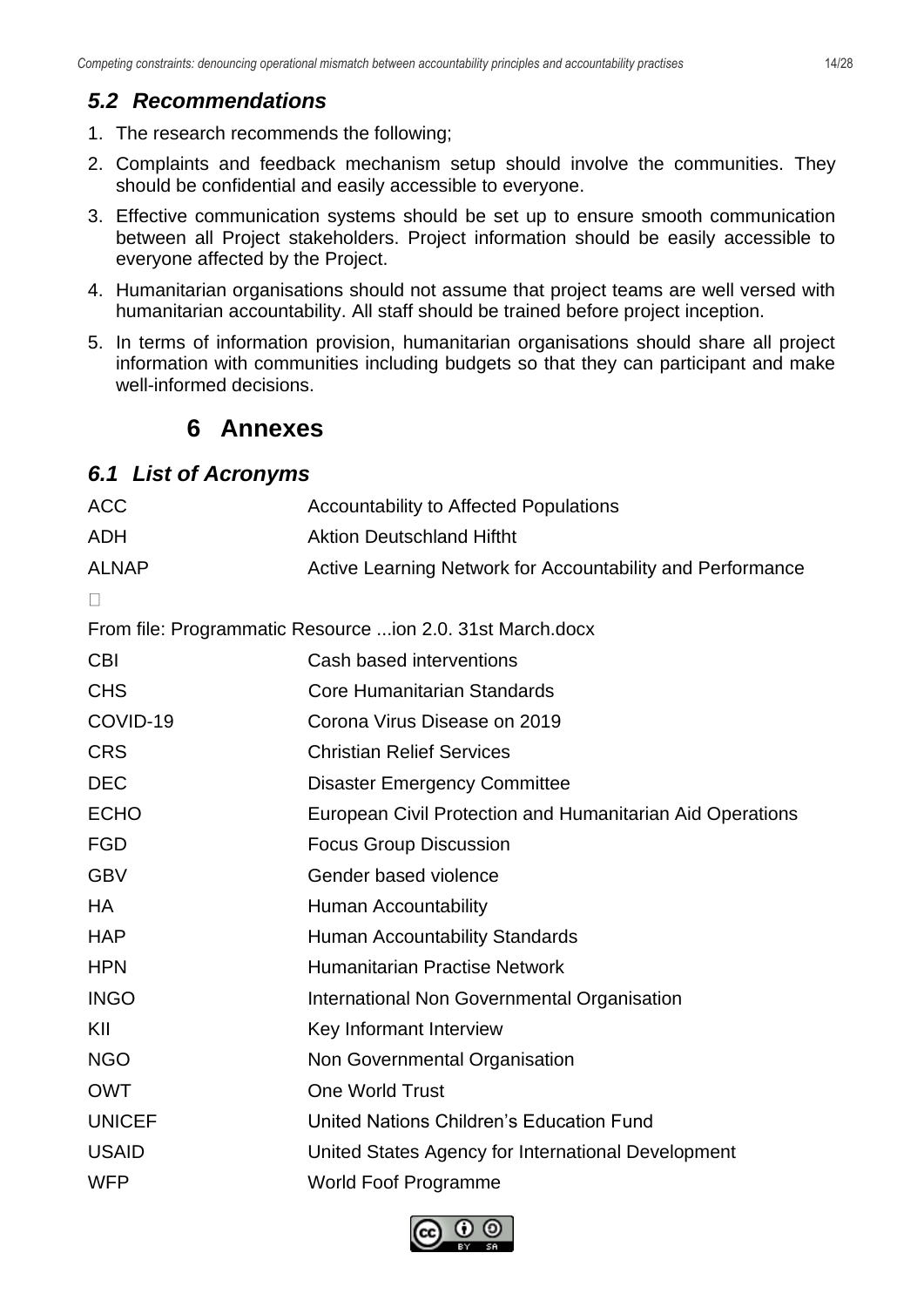WHO World Health Organisation

## <span id="page-14-0"></span>*6.2 References*

Andrew, T.Y.S. and Schreeb, J (2015) Humanitarian Assistance and Accountability: What Are We Really Talking About? Available from: [https://www.cambridge.org/core/journals/prehospital-and-disaster](https://www.cambridge.org/core/journals/prehospital-and-disaster-medicine/article/humanitarian-assistance-and-accountability-what-are-we-really-talking-about/DE94AA4194501500D334547C8262F560)[medicine/article/humanitarian-assistance-and-accountability-what-are-we-really-talking](https://www.cambridge.org/core/journals/prehospital-and-disaster-medicine/article/humanitarian-assistance-and-accountability-what-are-we-really-talking-about/DE94AA4194501500D334547C8262F560)[about/DE94AA4194501500D334547C8262F560](https://www.cambridge.org/core/journals/prehospital-and-disaster-medicine/article/humanitarian-assistance-and-accountability-what-are-we-really-talking-about/DE94AA4194501500D334547C8262F560) [Accessed on 13 March 2021].

Bagchi, C., Castro, P. and Michaelowa, K. (2016) Donor Accountability Reconsidered. Aid Allocation in the Age

Christian Aid (2013) https: Improving impact report. Available from: [https://www.christianaid.org.uk/sites/default/files/2016-03/improving-impact-report-jun-](https://www.christianaid.org.uk/sites/default/files/2016-03/improving-impact-report-jun-2013.pdf)[2013.pdf](https://www.christianaid.org.uk/sites/default/files/2016-03/improving-impact-report-jun-2013.pdf) [Accessed on 16 May 2021].

Christian Aid (2016) IMPROVING IMPACT: DO ACCOUNTABILITY MECHANISMS DELIVER RESULTS? Available from: [https://www.christianaid.org.uk/sites/default/files/2016-03/improving-impact-report-jun-](https://www.christianaid.org.uk/sites/default/files/2016-03/improving-impact-report-jun-2013.pdf)[2013.pdf](https://www.christianaid.org.uk/sites/default/files/2016-03/improving-impact-report-jun-2013.pdf) [Accessed on 03 June 2021].

CHS Alliance (2014) 2014 Humanitarian Accountability Report. Available from: <https://www.chsalliance.org/get-support/resource/2014-humanitarian-accountability-report/> [Accessed on 23 April 2021].

Dubuet, F. (2002) What is Humanitarian Accountability. Available from: <https://www.msf.fr/sites/default/files/2002-04-01-Dubuet.pdf> [Accessed on 12 March 2021].

Featherstone, A (2016) Time to Move On: National perspectives on transforming surge capacity. The capacity capacity capacity capacity.

[https://www.academia.edu/32245144/Featherstone\\_A\\_2016\\_Time\\_to\\_Move\\_On\\_National](https://www.academia.edu/32245144/Featherstone_A_2016_Time_to_Move_On_National_perspectives_on_transforming_surge_capacity) **perspectives\_on\_transforming\_surge\_capacity [Accessed on 04 May 2021].** 

Flick, U. (2002) An Introduction to Qualitative Research. Second Edition. London: Sage Publications.

Flick, U. (2009) An introduction to qualitative research method. London: Sage Publications.

Flick, U. (2014) An Introduction to Qualitative Research. London, Sage Publications.

Garrard, M. (2014) Does accountability deliver results? Available from: <https://odihpn.org/magazine/does-accountability-deliver-results/> [Accessed on 01 June 2021].

Gibelman and Gelman (2001) FRAUD PATTERNS ON NGO FUNDS ACCOUNTABILITY REPORTS. Available from: <https://core.ac.uk/download/pdf/230909664.pdf> [Accessed on 27 March 2021].

Gray, D.E. (2004) Doing research in the real world. London: Sage publication

Joint Standard Initiative (2013) Joint Standards Initiative January 2013 Mapping Exercise. Available from: [http://pool.fruitycms.com/humanitarianstandards/QA-Mapping-Exercise-](http://pool.fruitycms.com/humanitarianstandards/QA-Mapping-Exercise-Report-from-Liza-Cragg-website.pdf)[Report-from-Liza-Cragg-website.pdf](http://pool.fruitycms.com/humanitarianstandards/QA-Mapping-Exercise-Report-from-Liza-Cragg-website.pdf) [Accessed on 11 April 2021].

Knox-Clarke and John, (2011) Humanitarian accountability - Humanitarian Practice Network. Available from: <https://odihpn.org/magazine/humanitarian-accountability/> [Accessed on 16 April 2021].

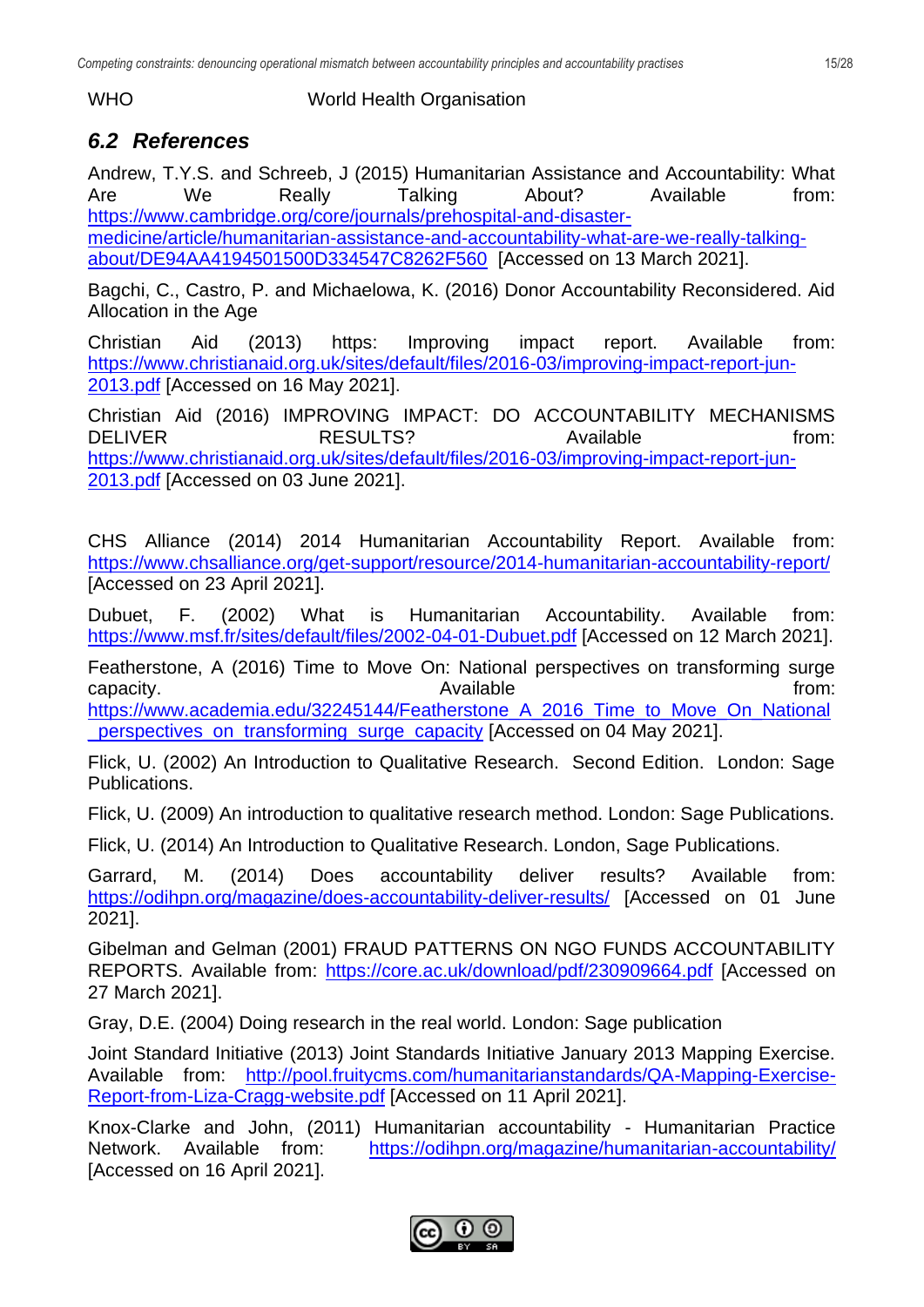Knox-Clarke and Mitchell, J. (1999) Working together in the field for effective humanitarian response **Available Available from:** [https://www.urban](https://www.urban-response.org/system/files/content/resource/files/main/alnap-30-am-programme.pdf)[response.org/system/files/content/resource/files/main/alnap-30-am-programme.pdf](https://www.urban-response.org/system/files/content/resource/files/main/alnap-30-am-programme.pdf) [Accessed on 17 March 2021].

Linn, R. (2003) Accountability: Responsibility and Reasonable Expectations. Available from:<https://journals.sagepub.com/doi/abs/10.3102/0013189x032007003> [Accessed on 19 March 2021].

Monica, De Las Casas, and Robert, (2005) Pathways to Accountability - One World Trust. Available from:

[https://www.oneworldtrust.org/uploads/1/0/8/9/108989709/pathways\\_to\\_accountability\\_the](https://www.oneworldtrust.org/uploads/1/0/8/9/108989709/pathways_to_accountability_the_gap_framework__lo_res_.pdf) qap\_framework lo\_res\_.pdf [Accessed on 01 April 2021].

of Global Public Goods. Available from: [https://ethz.ch/content/dam/ethz/special](https://ethz.ch/content/dam/ethz/special-interest/gess/cis/cis-dam/Working_Papers/Ganzes%20WP_Paula%20Castro.pdf)[interest/gess/cis/cis-dam/Working\\_Papers/Ganzes%20WP\\_Paula%20Castro.pdf](https://ethz.ch/content/dam/ethz/special-interest/gess/cis/cis-dam/Working_Papers/Ganzes%20WP_Paula%20Castro.pdf) [Accessed on 08 April 2021].

Padgett, D. K. (2008) Qualitative methods in Social Work Research. Los Angels: Sage publications.

Pareena, G. L. and Sheila, N. (2009) Accountability, transparency, and government cooption: A case study of four NGOs. Available from: [https://academicjournals.org/article/article1380898916\\_Lawrence%20and%20Nezhad.pdf](https://academicjournals.org/article/article1380898916_Lawrence%20and%20Nezhad.pdf) [Accessed on 26 March 2021].

Patton, M. (2015) Qualitative Research and Evaluation Methods. (4th Ed.). Thousand Oaks, CA: Sage Publications.

Patton, M. Q. (2002). Qualitative research & evaluation methods (3rd Ed.). Thousand Oaks, CA: Sage Publications.

Payne, G. and Payne, J. (2004). Key Concepts in Social Research. London: Sage.

Ritchie. J and Lewis. J. (2003) Qualitative Research Practice A Guide for Social Science Students and Researchers. London: Sage Publication.

Rubin, A. & Babbie, E. (2010) Essential research methods for social work. Belmont, CA: Brooks/Cole.

Rubin, A. and Babbie, E. R. (2007). Research Methods for Social Work (6th Edition Ed.). NewYork: Cengage Learning.

Silverman, D. (2004). Interpreting qualitative data. Methods for analysing talk text and interaction (2nd Ed.). London: SAGE Publications limited

Silverman, D. (2011). Qualitative research 3rd ed. London: Sage Publications.

The CHS Alliance (2015) 2015 Humanitarian Accountability Report. Available from: <https://www.chsalliance.org/get-support/resource/2015-humanitarian-accountability-report/> [Accessed on 21 March 2021].

Welman, C., Kruger, F. & Mitchel, B. (2007) Research Methodology. Cape Town: Oxford Southern Africa

Willis, J. W. (2007) Foundations of qualitative research: Interpretive and critical approaches. London: Sage Publications.

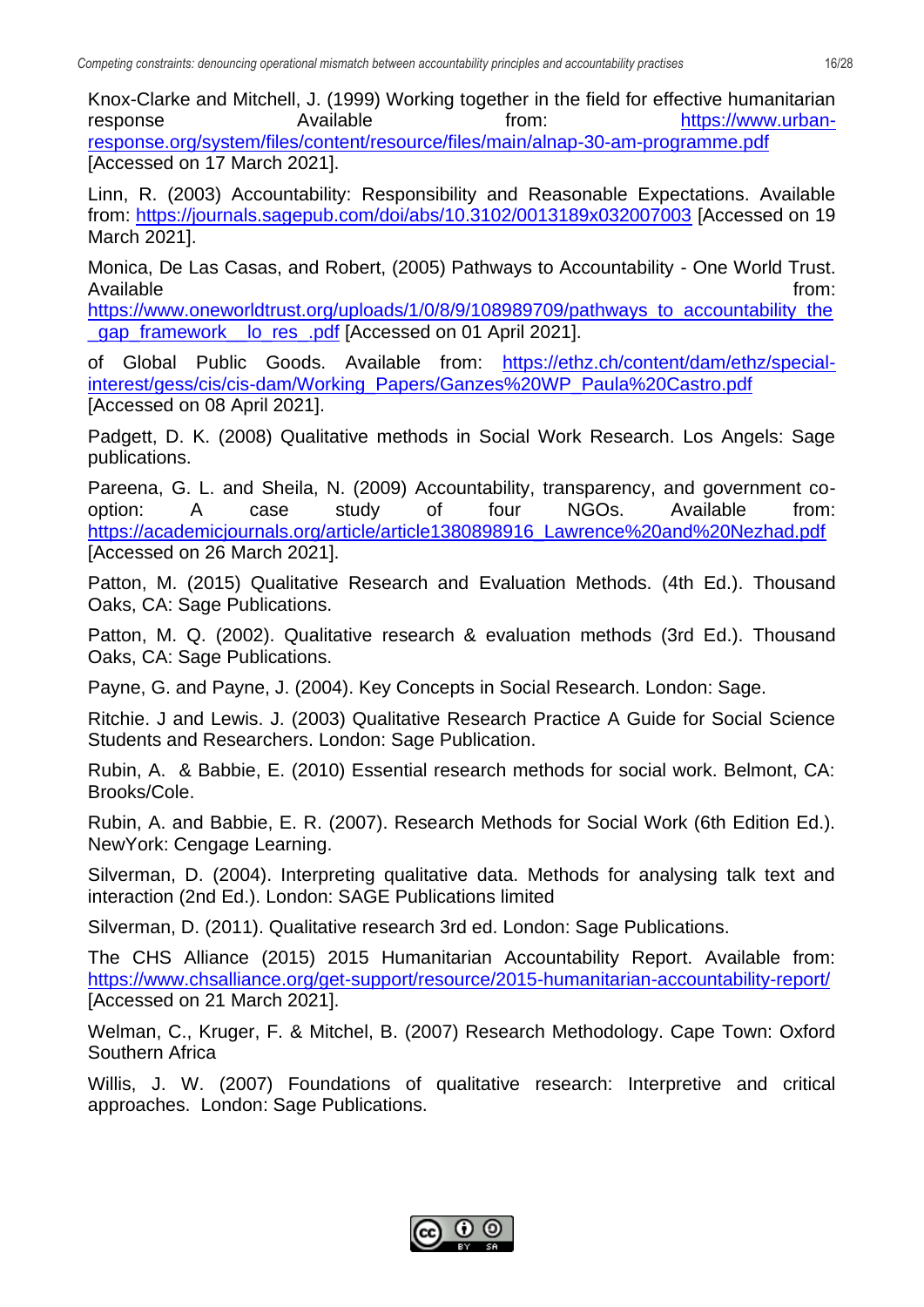## <span id="page-16-0"></span>*6.3 Literature Review*

### <span id="page-16-1"></span>*6.3.1 Defining Humanitarian Accountability*

It is worth stepping back and looks at the general definition of the concept of humanitarian accountability (HA). The Humanitarian Accountability Standards (HAP) defined HA as involving two sets of principles and mechanism that individuals, organisations and states accounting for their actions and being held responsible for them; and principles and mechanisms by which individuals, organisations, and states can safely and legitimately report concerns, complaints and abuses, and get redress where appropriate. In 2006, One World Trust (OWT) published the first Global Accountability Report (GAR) in which it concurred with HAP definition of HA defining it as using transparency, participation, evaluation, and complaint and response mechanisms. Humanitarian accountability encompasses the use of power and acting responsibly, taking into consideration, and being held accountable for all actions by, different stakeholders, and primarily by those who are impacted by the use of such power (CHS Alliance 2014). Andrew and Schreeb (2015), CHS Alliance (2014), and Humanitarian Practise Network concur that humanitarian accountability applies to all individuals and organisations that provide direct assistance to communities and people affected by crisis and those that deliver technical support to other humanitarian organisations with direct contact with the affected population.

Most proponents of accountability concur that accountability flows in three directions that are:

- 1. Vertical upwards (accountability to donors)
- 2. Vertical downwards (accountability to communities)
- 3. Horizontal/Peer accountability (Other Agencies, Business, Research or Government Partners)

Figure 1 below shows the diagrammatic flow of humanitarian accountability in emergency responses, disaster recovery, and preparedness interventions.

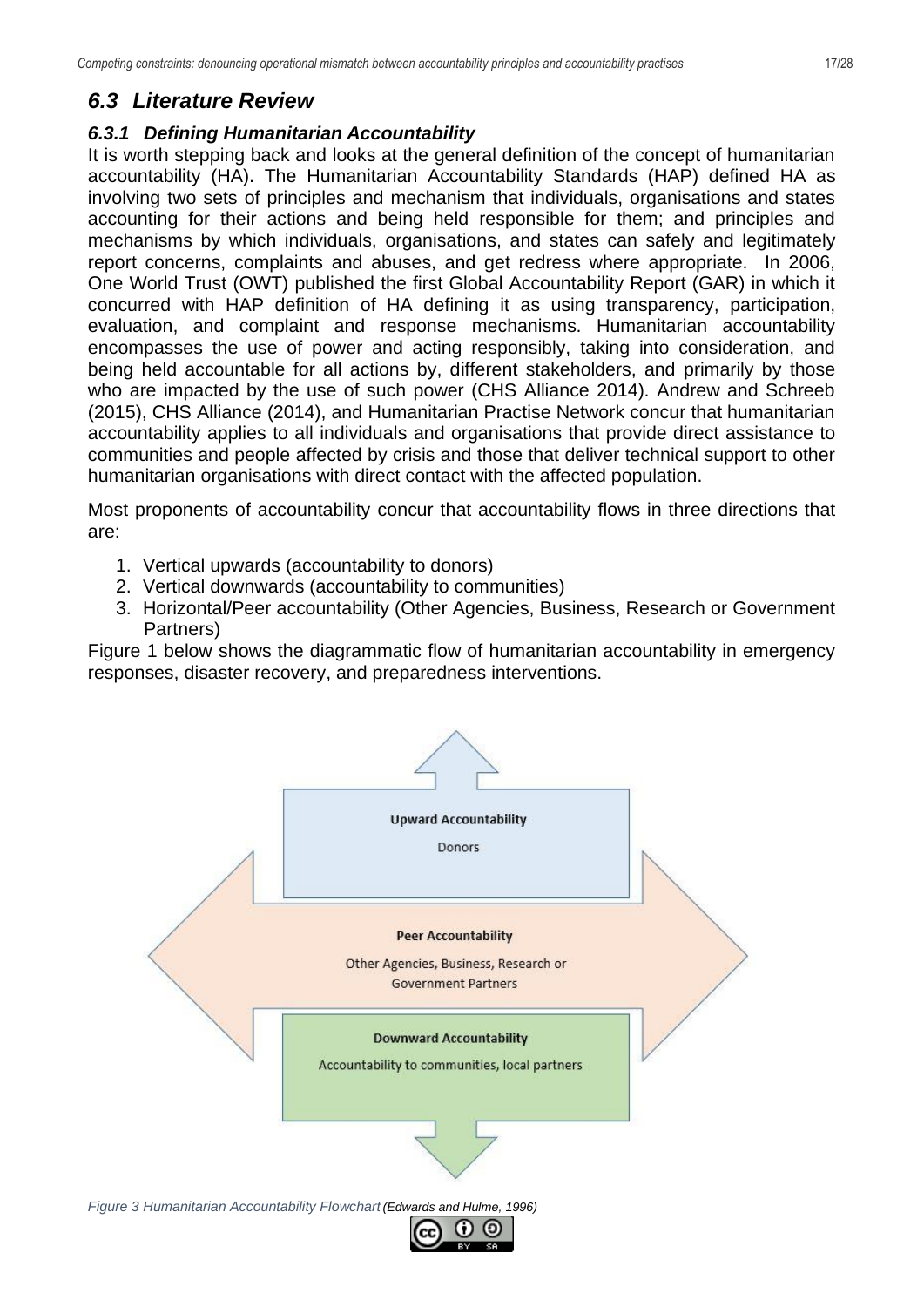In all stages of any humanitarian intervention, accountability should be considered. The main focus of this paper is to delineate the gap between *Accountability in Principle* and *Accountability in Practice.*

#### <span id="page-17-0"></span>*6.3.2 The Four Dimensions of Accountability - Accountability Continuum*

In our strategies, processes, and practices, we must follow four dimensions of accountability.

#### **1. Transparency**

- Providing accessible and timely information to all stakeholders
- Ensuring communities are informed of their rights and

#### **2. Participation**

• Creating a conducive atmosphere for key stakeholders to participate actively in events and decision-making processes that affect them.

#### **3. Feedback and complaints mechanisms**

• Providing channels for our stakeholders to provide input or make complaints, with the assurance that these complaints will be carefully reviewed and addressed.

#### **4. Evaluation & Learning**

• Monitoring, assessing progress and outcomes in relation to priorities and objectives; continuously feeding learning back into the organization to enhance our work

#### <span id="page-17-1"></span>**6.3.2.1 Transparency**

Transparency describes how an organization makes knowledge about its programs and goals accessible to the public. When it comes to research organizations, this may include the data they gather and use as the foundation for their policy recommendations (Gibelman and Gelman, 2001). It will also provide information on their jobs, experience, and main stakeholders (Global Accountability Report (GAR)). The provision of timely and usable information to stakeholders, as well as the evaluation of organizational policies, systems, and processes. Transparency refers to an organization's willingness to share details about its operations, including what it's doing, where and how it's doing it, and how it's doing it (Knox-Clarke and John, 2011). These are the essential details that stakeholders need to keep track of an organization's activities. It allows stakeholders to determine whether a company is working within the law, whether it is adhering to applicable requirements, and how its performance compares to its goals. As a result, stakeholders are better able to make informed decisions and choices about the organization. According to (Gibelman and Gelman, 2001), transparency entails not only the organization's account to stakeholders but also the organization's response to their requests for information. It all boils down to giving stakeholders the knowledge they need to participate in decisions that concern them. Transparency is not a one-way flow of data, but rather an ongoing conversation between an organization and its stakeholders about data. According to (Gibelman and Gelman, 2001), most emergency programs in the countries visited were implemented in places where organizations had previously (or concurrently) implemented development projects; as a result, beneficiaries received no additional details about the organization as part of the emergency response. Project progress reports, reporting data, and exit strategies were disseminated through committees or local government if made publicly accessible, but this practice was patchy at best (Bagchi, Castro and Michaelowa, 2016). When asked why such information was not routinely made available, the majority of respondents said they hadn't considered it. Further investigation revealed that field workers can quickly find ways to provide information to illiterate communities if their organization requires it. Publicly available

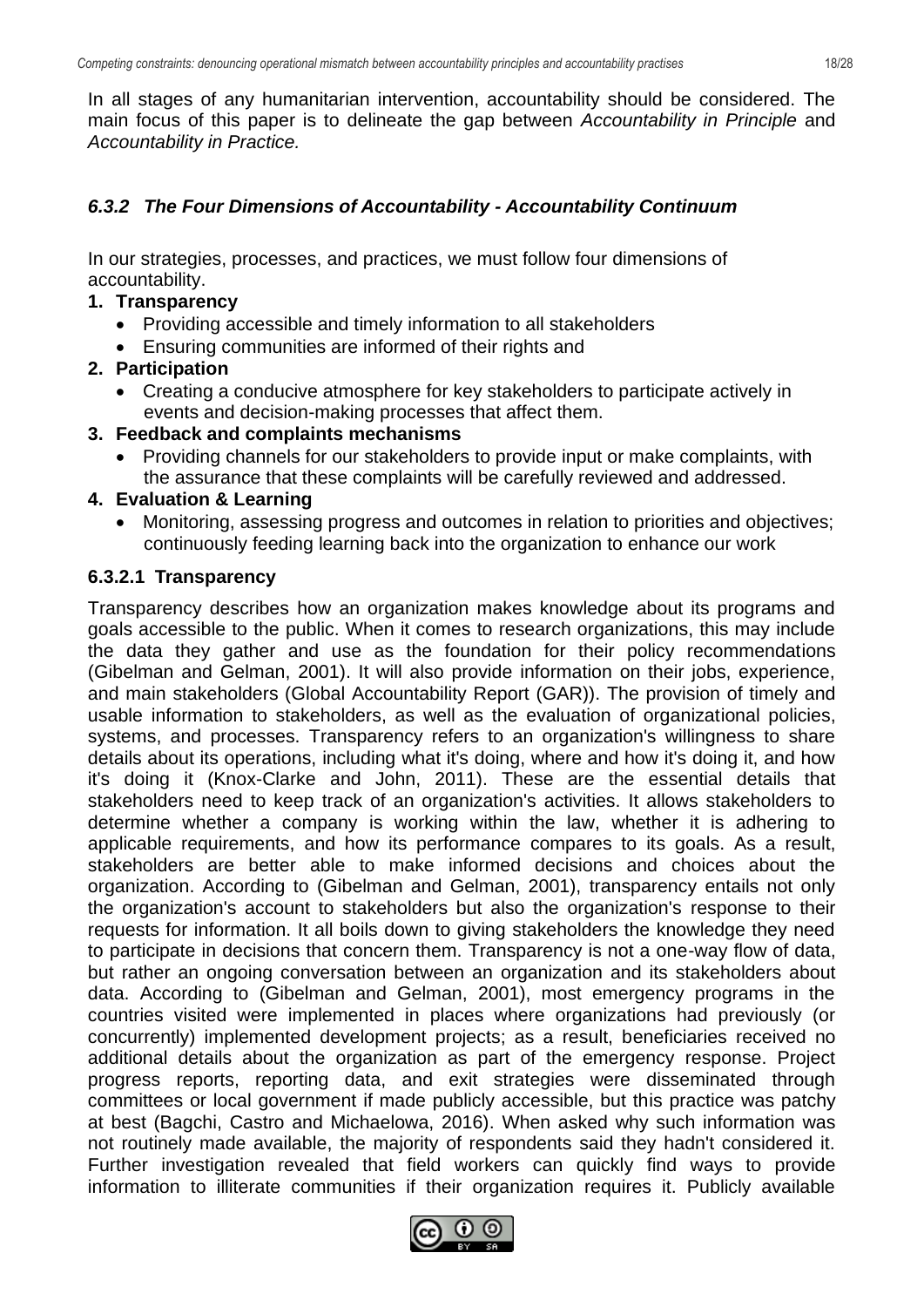financial data ranges from zero to just direct costs of particular interventions. The above is usually included in a project agreement between the neighborhood committees and the department (Kilby, 2010). Unlike progress reports or reporting data, the lack of publicly accessible budget information and expenditure reports is not an omission. Most workers (many of whom had never seen their project budget) were wary of such public disclosure, and some questioned whether beneficiaries needed to have such details. Complete disclosure, it was feared, would lead to unwanted jockeying for project resources by powerful individuals and organizations in the community, jeopardizing the agency's ability to provide a needs-based solution based on impartiality and neutrality (Knox-Clarke and John, 2011). Most participants believed that societies would need a significant amount of contextual knowledge to correctly interpret and comprehend financial data.

### <span id="page-18-0"></span>**6.3.2.2 Participation**

Concerns about how an organisation involves stakeholders in its decision-making processes and activities. Participation gives stakeholders a voice in the activities of the organisation, creating ownership of the results and a greater likelihood of the uptake and legitimacy of the research (Andre and John, 2003). The process through which an organisation enables key stakeholders to play an active role in the decision-making processes and activities which affect them (Christian Aid, 2013). An organization must consider the wishes and desires of key stakeholders to be accountable. This is best accomplished by participation and involvement in decision-making. According to Christian Aid (2013), organizations should put in place processes that enable stakeholders to have a say in decisions that concern them. This may necessitate involvement at the organizational, policy, and/or strategic levels. An organization that is committed to transparency must enable stakeholders to participate in the development of wider policies and strategies, rather than limiting participation to operational issues (Featherstone, 2016). According to Andre et al., (2003), participation must result in change; it must go beyond obtaining approval for or acceptance of a decision or activity or involving stakeholders in its implementation and evaluation. Participation means that the organization considers its members and gives them a voice in how and what decisions are taken. All organizations have made community engagement a specified principle. Community-level committees organized by local government, organization initiatives, or affiliate workers are most often in charge of beneficiary targeting and project activity selection. While agencies acknowledge that the 'quality of community-level committees differs, and all agencies check beneficiary lists before implementing project activities, there were no structures in place to track or audit committees. In Northern Uganda, one IWG Agency employee mentioned that there were mixed feelings on how well the project activities met community-identified needs. Insufficient funds to meet all identified needs, as well as activity selection based on agency funding, expertise, and competencies, were cited as constraints. Staff at one Ugandan organization reported that they spend a lot of time articulating their approaches to participation during the preparation of donor proposals, but very little of that can be applied on the ground during implementation due to the constant pressure on staff to meet implementation deadlines (Mays, Racadio and Gugerty, 2006). While some organizations keep track of evolving needs during project initiation, most respondents agreed that donor limitations make it difficult to alter activities once a project is up and running.

### <span id="page-18-1"></span>**6.3.2.3 Feedback mechanisms**

Describe how an organization invites feedback and criticism on its operations. A feedback process allows stakeholders to comment on the research organization's previous actions

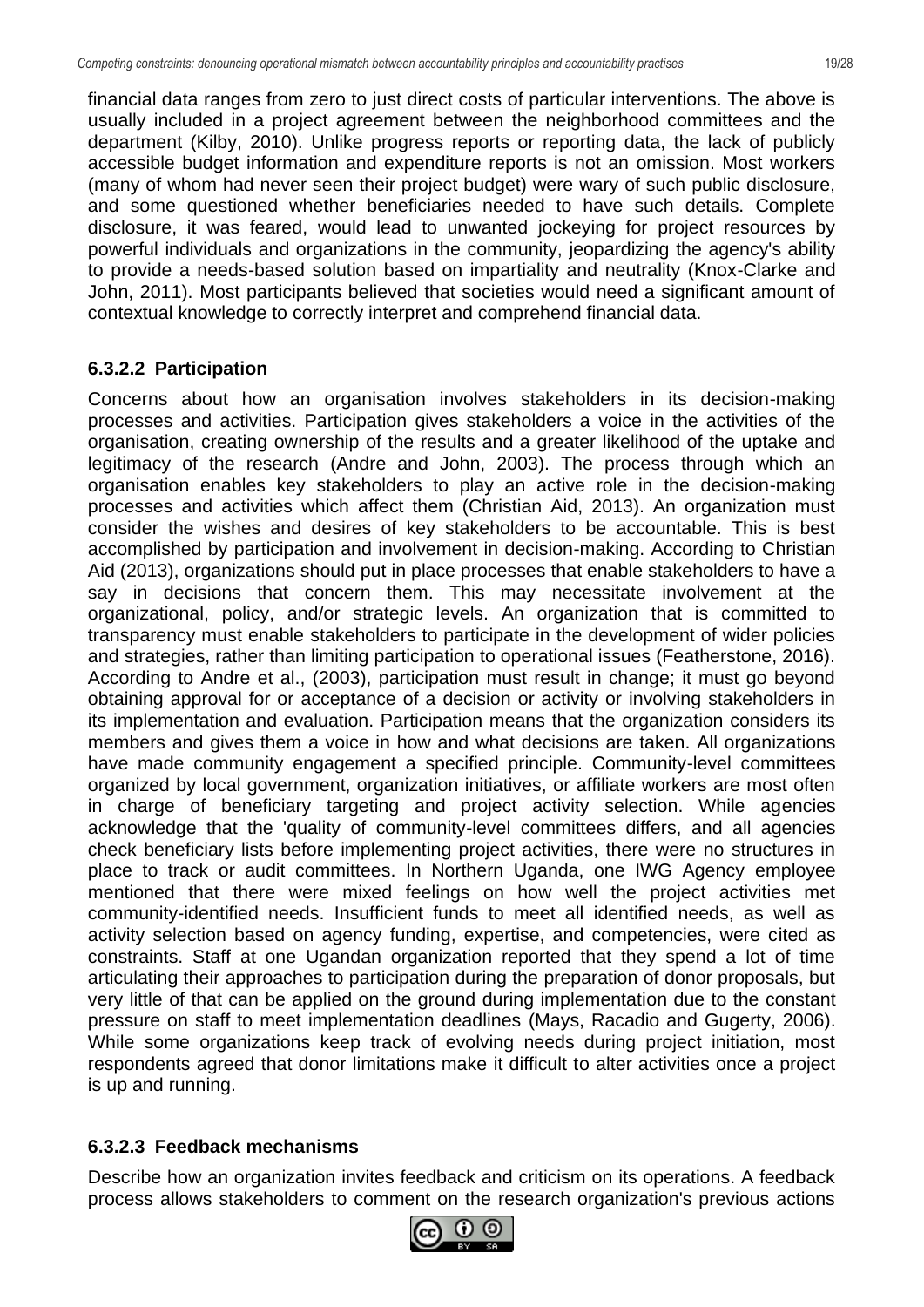and, if appropriate, seek redress (O'Dwyer, 2007). Mechanisms by which an organization allows stakeholders to express their dissatisfaction with its decisions and activities, and ensures that these issues are adequately investigated and addressed. According to Monica, De Las Casas, and Robert, (2005), a crucial element of transparency is allowing stakeholders to request and receive responses to complaints and the alleged harm. This is the process by which stakeholders may keep an organization accountable by questioning a decision, action, or policy and providing a satisfactory answer (O'Dwyer, 2007). To reduce the need for complaint mechanisms, transparent, participatory, and assessment systems should be used. According to Tan and Schreeb (2015), complaint and response processes are the last resort for stakeholders to keep the organization accountable and for organizations to become aware of a problem that needs to be addressed. None of the respondents knew if their agency had a "formal" beneficiary grievance process. Although some organizations were already discussing the development of a structured feedback process, many of them had already introduced some aspects of one. Save the Children (Bolivia), for example, has a policy of responding to all grievances in writing. Every three years, World Vision conducts a self-review and peer review of its program, through which input from communities, local governments, and partners is systematically sought; the review's findings are then communicated with these interlocutors. Beneficiaries' most popular method of lodging concerns about a project or agency practice is by community committees (Pareena and Sheila, 2009). Post-distribution use and utilisation or satisfaction surveys are typical in food distribution projects. All of the participants agreed that providing a structured framework for systemic input and grievances is a good idea, but most agencies find it difficult to take meaningful measures to implement one. It should be remembered that, of all the humanitarian values and criteria, this (beneficiary reviews and complaints) is the most difficult to put into practice in a reliable manner (Pareena and Sheila, 2009). According to Christian Aid (2013), expecting beneficiaries to complain simply because there is a process to complain is impractical given their powerlessness (in relation to humanitarian agencies) and the culture of silence that most communities in need of humanitarian assistance are steeped in. Any complaint mechanism must be accompanied by a comprehensive education and empowerment program (Pareena and Sheila, 2009).

#### <span id="page-19-0"></span>**6.3.2.4 Evaluation**

Head of Research and Communications, ALNAP, Paul Knox-Clarke mentioned that evaluations allow organizations to focus on their past experiences and learn from them. Furthermore, Cosgrave highlighted in the Synthesis Report: *Joint Evaluation of the International Response to the Indian Ocean Tsunami research* that organization can only report on its activities to its stakeholders through a straightforward assessment process. Knox-Clarke (2016) also indicated that the mechanisms by which an organization tracks and evaluates its progress and performance toward goals and objectives with input from key stakeholders, feeds learning back into the organization on an ongoing basis, and reports on the results of the process. Joint Standard Initiative (2013) submitted that evaluation ensures that an organization learns from its success and is held responsible for it; it ensures that priorities and targets are met and that agreed-upon expectations are met (Christian Aid, 2016). Evaluation allows an organization to account for its success and effects, allowing stakeholders to keep it accountable for the outcomes it promised. Learning is at the heart of the relationship between assessment and responsibility (Featherstone, 2013). The assessment process and the findings can be used to guide current operations and future decision-making, presenting insight that can help an organization enhance its performance and become more accountable to its goals and objectives. Most agencies are currently taking measures to ensure that 'large' emergency

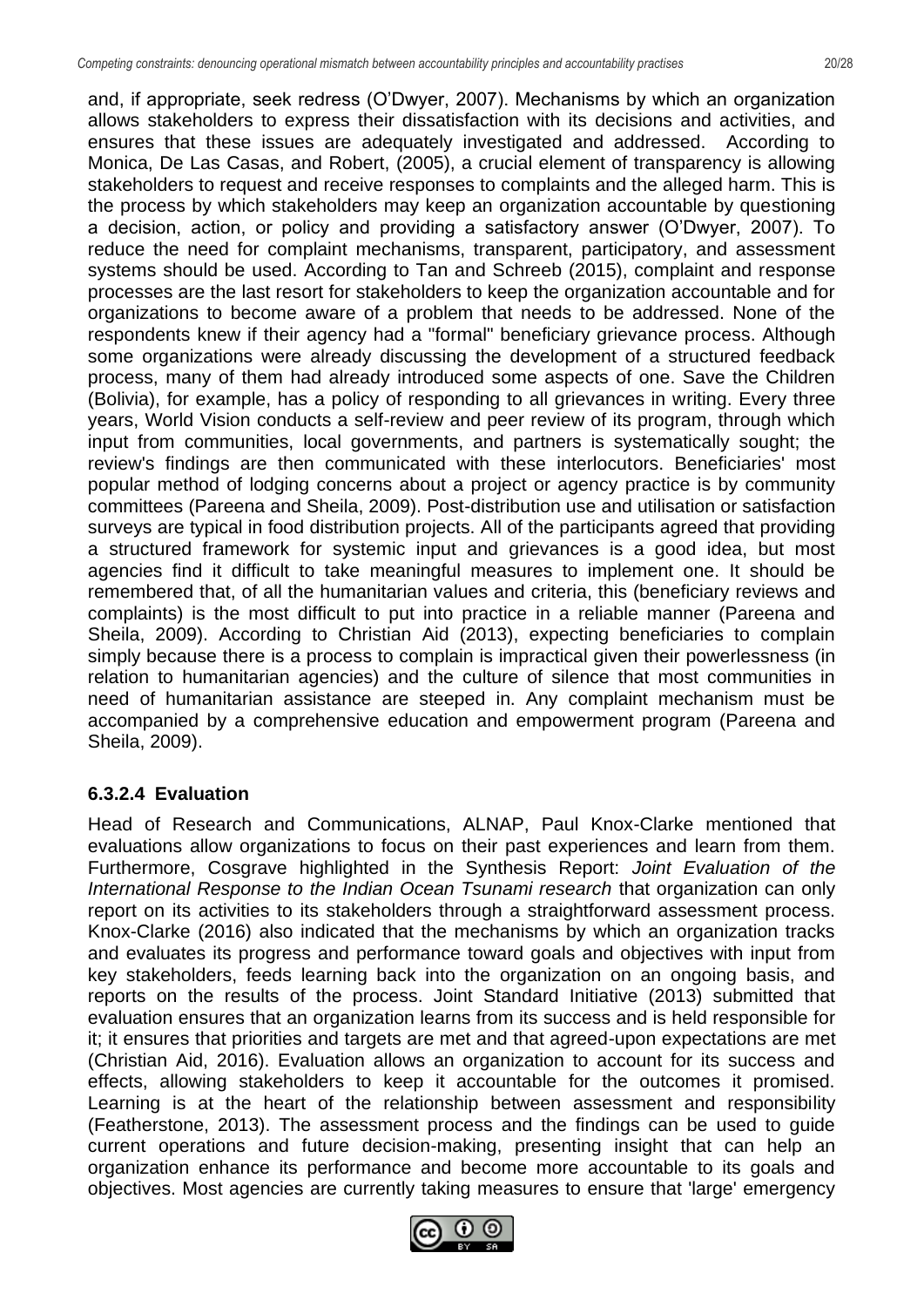projects are routinely evaluated and that all responses are subject to after-action assessments and lessons learned workshops. However, assessing small or recurring responses (such as flooding in Bolivia and drought in Malawi) is still not a common practice. Furthermore, there are no processes in place to make assessment results public or to ensure that they are used to change practices. CRS has a monthly reporting framework in Uganda, but no process for an annual evaluation or report for the country program. Depending on the needs of the donors, project assessments and evaluations are carried out. In November 2005, an end-of-project assessment revealed that communications with partners were lacking. Staff members stated that they are working on ways to fix this flaw in their software.

### <span id="page-20-0"></span>*6.4 Research design and methodology*

#### <span id="page-20-1"></span>*6.4.1 Introduction*

This chapter is dedicated to discussing the research methodology that was utilized by the researcher in his quest to understand accountability practices employed by organizations in ward 4, Chimanimani district. The chapter outlines discuss and justify the research design that was utilized by the researcher in undertaking the study. Research methods, sampling techniques, and ethical issues that guided the researcher are also discussed in this chapter.

#### <span id="page-20-2"></span>*6.4.2 Study design*

The research employed a qualitative research method. Kothari, (2004) defined a qualitative research approach as the collection of data that yield categorical or nonnumeric responses. The researcher is dependent on participants' insights, asks broad, general questions, collects data consisting largely of words (or text) from participants, describes and analysed these words for themes and conducts the inquiry subjectively.

#### <span id="page-20-3"></span>*6.4.3 Research approach*

Padgett (2008) and Flick (2007) concurs that qualitative research methodology is ideal when little is known about the topic under scrutiny as it enables one to have an in-depth understanding of the phenomena being investigated. Considering that very little is known pertaining to the topic under scrutiny, the researcher resorted to a qualitative research approach as it is the most ideal in determining the accountability practices employed by organizations.

Through qualitative research, the researcher gains an in-depth of the phenomenon under scrutiny (Ritchie and Lewis, 2003). Patton (2005) further posits that qualitative research methodology enables the researcher to understand a phenomenon from the participant's perspective. Guided by the key characteristics of qualitative, the researcher inevitably resorted to qualitative research methodology. The qualitative research methodology was employed by several researchers in their studies. The researcher also chose qualitative research methodology due to several advantages associated with it. Denzin and Lincoln (2002) argued that through the qualitative research methodology, the researcher will obtain a piece of detailed information on the phenomena he or she is studying. Ritchie and Lewis (2003) note that qualitative research technique is associated with flexible research methods, unlike quantitative research methodology that is associated with rigid research techniques.

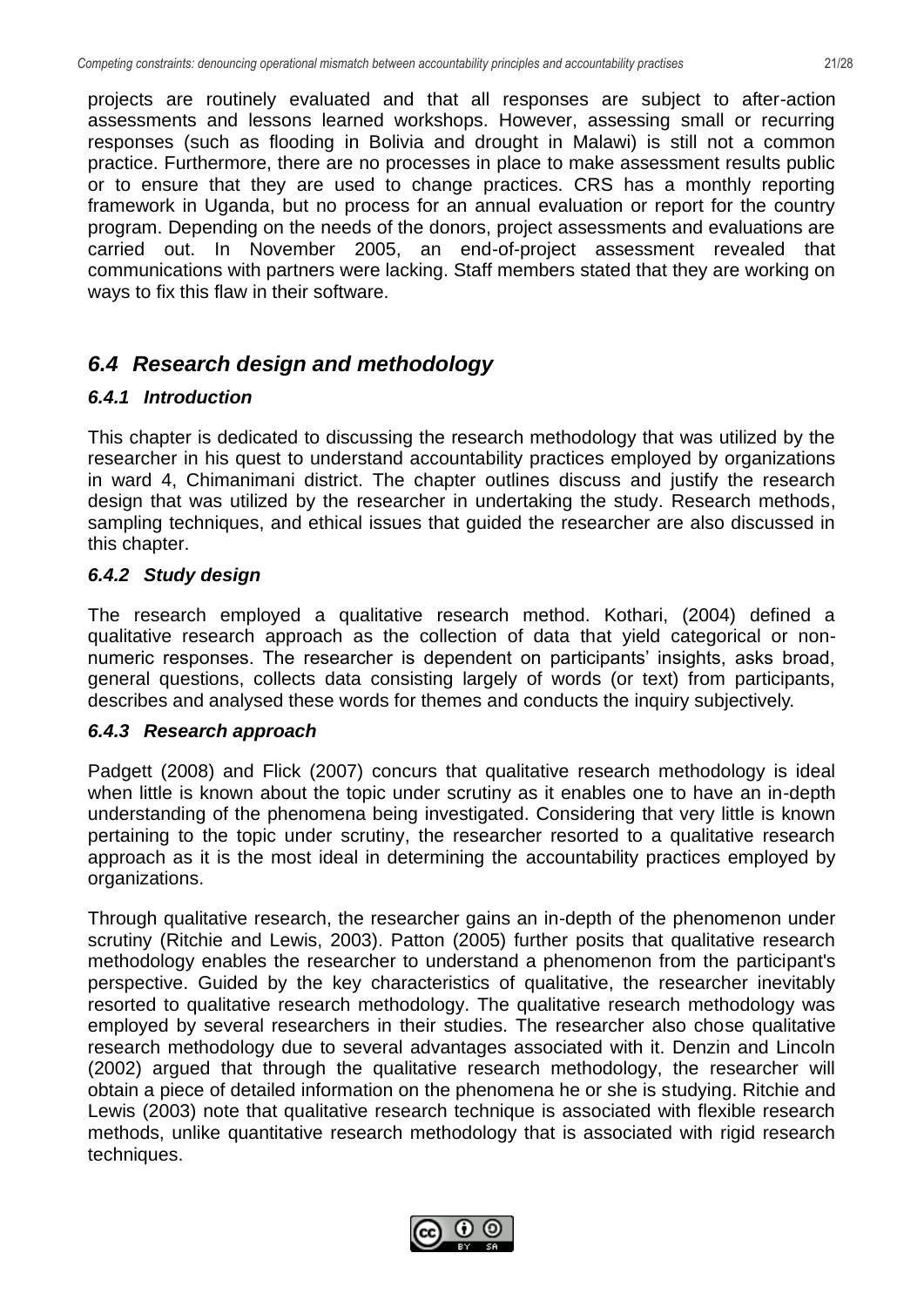#### <span id="page-21-0"></span>*6.4.4 Study target population and respondent selection*

### <span id="page-21-1"></span>*6.4.4.1 Target population*

Welman et al (2007) define a target population as all units under study. Kothari (2004) also defines the target population or the universe as all the elements of any field research universe. The research targeted both male and female participants. The respondents included community leaders, community volunteers, government stakeholders, development partners, and general community members.

#### <span id="page-21-2"></span>*6.4.4.2 Respondent selection*

The purposive sampling technique was utilised to select participants and key informants. Utilizing a judgemental sampling technique, the researcher purposively selected the research participants from the population. Purposive sampling also enabled the researcher to select key informants and Focus on very knowledgeable group participants and he managed to obtained detailed information from the key informants.

#### <span id="page-21-3"></span>*6.4.5 Research instruments*

#### <span id="page-21-4"></span>*6.4.5.1 Focus group discussions (FGDS)*

Focus group discussion is one of the research methods that was utilised by the researcher during the study. Flick (2010), defines focus group discussion as a group interview held by the researcher with a group of research participants. Utilising his flexibility and good listening skills, the researcher fruitfully conducted focus group discussions. While conducting focus discussions, the researcher kept in mind the guidelines put forward by the World Health Organisation (WHO) of social distancing in a bid to control the spread of the coronavirus (COVID-19). The researcher also encouraged all members to participate during the sessions, the researcher encouraged all members to speak their views pertaining to the phenomena under scrutiny.

Several interpretivisms such as Bailey et al (2011) endorses the use of focus group discussions when one decides to use qualitative research methodology. Although there is a chance of arguments among group members, the researcher solved this by giving every participant chance to speak out his or her mind. Conducting focus group discussions in such a manner also solved the issue of dominance.

In this study, the researcher managed to conduct two focus group discussions with the research participants, one with research participants who were at the primary level when cyclone Idai ravaged Manicaland province and the other one constituted those who were at a secondary level during that time. Gilbert (2012) note that a focus group must constitute between six to ten members. Keeping this in mind, the researcher held focus group discussions with six participants in all sessions.

Although it was difficult for one person to moderate and focus group and take notes as he did not have a research assistant, the consent that was given by the participants to the researcher to record using his phone effectively solved the challenge. Through his phone, the researcher managed to capture the responses that were given by the responses by the participants.

#### <span id="page-21-5"></span>**6.4.5.2 Key informants interviews (KII)**

Utilizing purposive sampling, the researcher managed to identify key informants. The researcher selected headmasters and teachers who were teaching in Chimanimani when cyclone Idai ravaged Chimanimani. The key informants were selected on the premise that

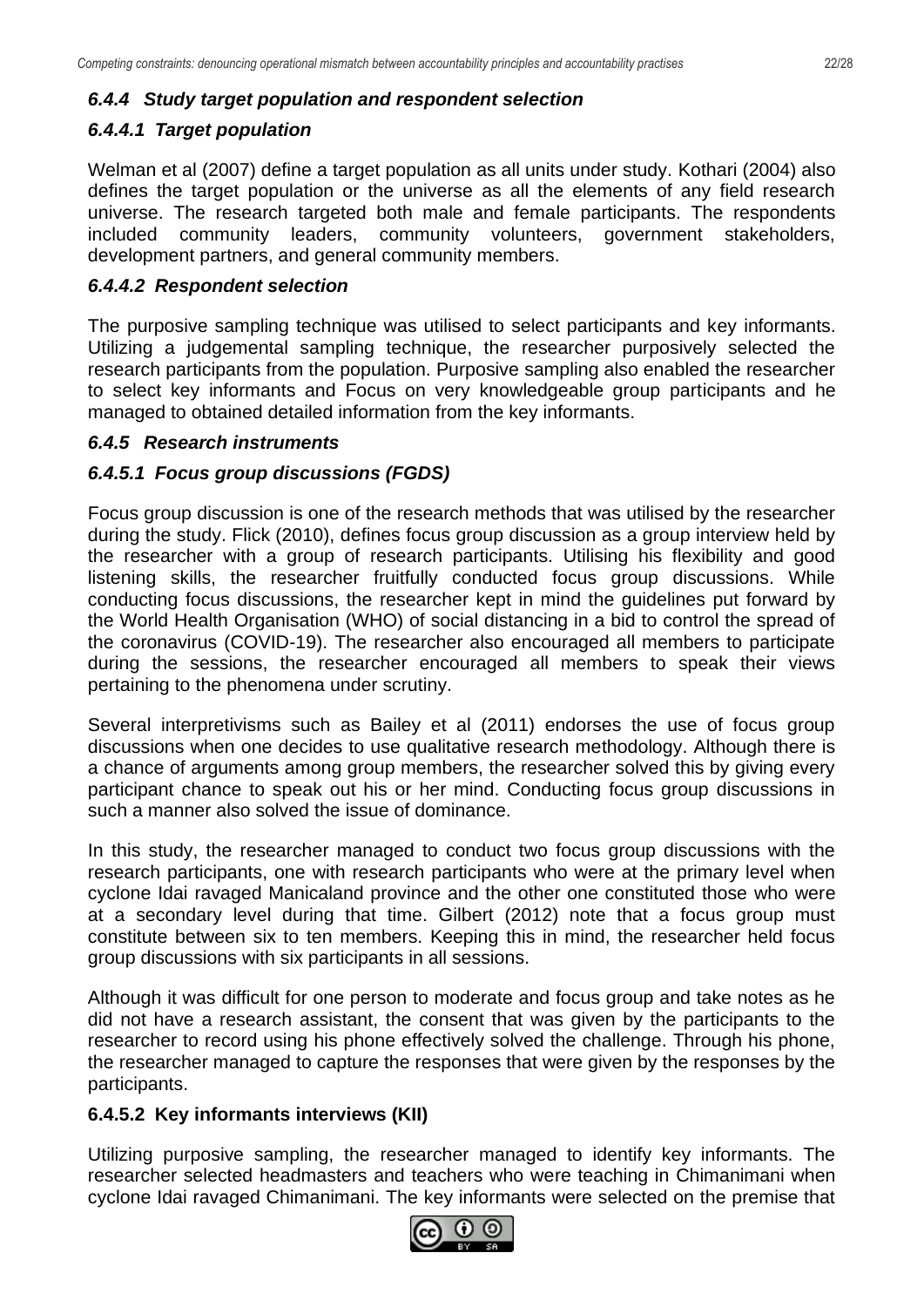they are well acquainted so they have a compendious understanding of the efficacy of disaster risk reduction inclusive. Armed with key-informant interview guides, the researcher managed to solicit information from the key informants.

#### <span id="page-22-0"></span>**6.4.5.3 Documentary analysis**

Although documents are slowly marginalised by social scientists as they normally opt for techniques used to collect primary data such as focus group discussions, in-depth interviews, and observations, the researcher used documents as one of the research methods during the study. Through documentary analysis, the researcher managed to have a compendious understanding of the disaster risk reduction inclusive curriculum. The authenticity of the documents was put into consideration in the selection of the documents that were used during the study. Documents were also useful in coming up with the background to the study. Journals, textbooks, and reports are some of the documents that were used by the researcher during the study. Hart (1998) observes that reports published by organisations contain detailed information that can be used by researchers when conducting their studies. Reports were quite useful as they helped the researcher to know statistics of the number of schools destroyed, the number of people that were displaced and the general trends of disasters across the globe and in Zimbabwe.

### <span id="page-22-1"></span>*6.5 Data analysis*

Data analysis was done concurrently with data collection using thematic data analysis. After every session of collecting data, the researcher would then transcribe that data. After transcription, data was then sorted and put into categories. The researcher further analysed the data that he had transcribed as he sought meaning themes and the themes which he sought through this analysis were useful in giving answers to the research questions which the study sought to answer. Having created themes and reviewed that emerged as the researcher was analyzing data, the researcher then grouped his data and the grouping was paramount as it made life easy for the researcher in the presentation of research findings.

### <span id="page-22-2"></span>*6.6 Ethical considerations*

Cresswell (2005); Flick (2014) as guidelines guide the researcher during a study. Flick (2014) further posits that ethics are generally important across all fields as they protect participants. With this in mind, the research ethics guided the research during the study

#### <span id="page-22-3"></span>*6.6.1 Informed Consent*

Before soliciting data from research participants, the researcher sought their consent using plain language which they clearly understood. In seeking consent from the research participants, the researcher emphasised the aim of the study. The researcher only interviewed the participants after they have agreed to participate.

### <span id="page-22-4"></span>*6.6.2 Confidentiality*

Confidentiality is one of the ethical considerations that underpinned the research. Pseudonyms were used in the presentation of data. The use of pseudonyms ensured the anonymity of the participants. Before the collection of data, the researcher assured the participants that the data they will give will be kept confidential. This is in line with Gray et al (2007), who argued that confidentiality, participants' identity is kept anonymous.

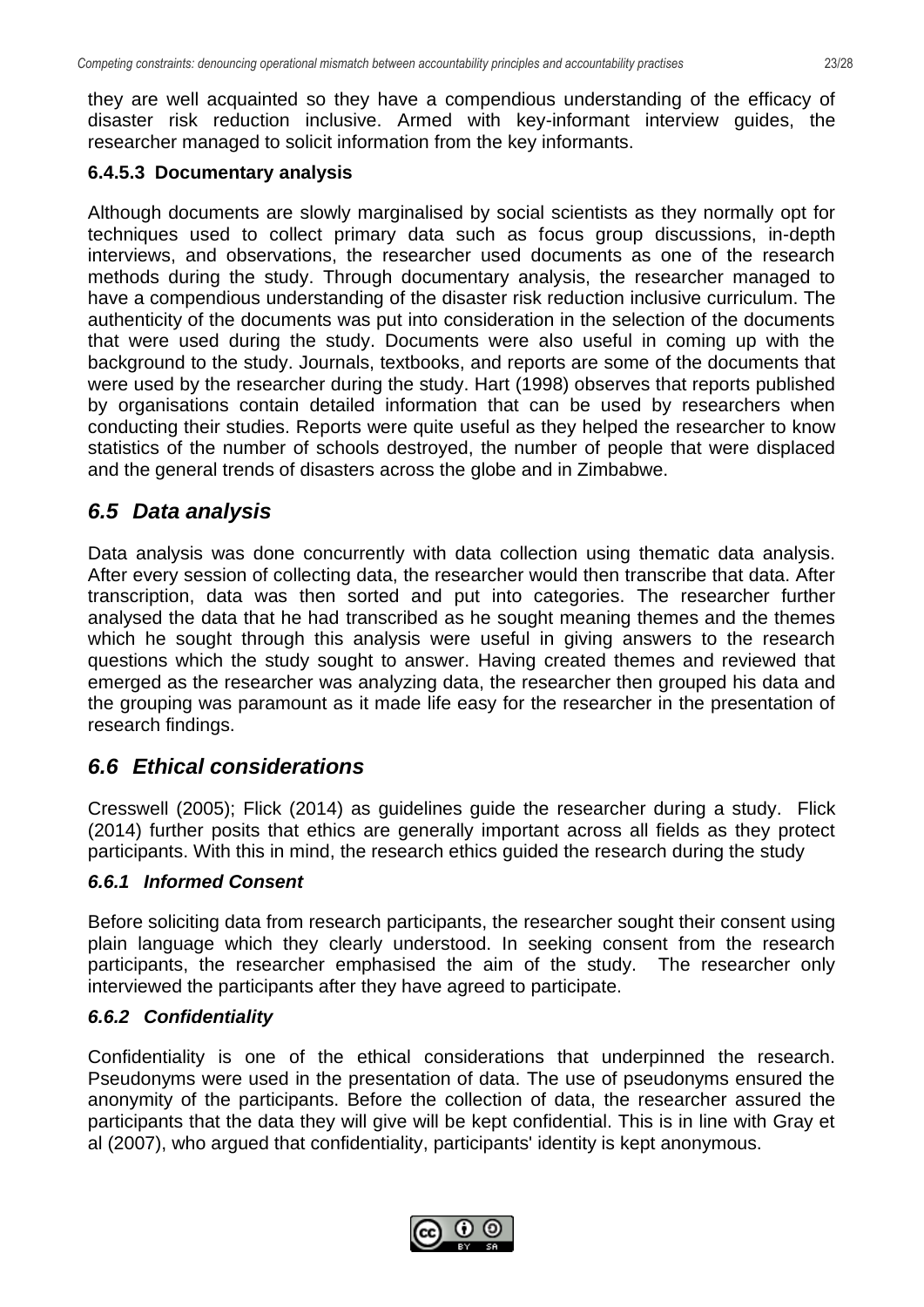### <span id="page-23-0"></span>*6.6.3 No harm*

During the study, the researcher did not harm the participants in any way. Flick (2014) posits that researchers must not pit participants at risk when conducting their studies. Through this ethic, no participant was neither physically nor psychologically harmed by the researcher.

### <span id="page-23-1"></span>*6.6.4 Ensuring trustworthiness*

Lincoln and Guba (1985) argued that qualitative researchers must strive for credibility. Over the past years, the issue of credibility has become a topical issue among interpretivists. In his endeavor to ensure the trustworthiness of the findings, the researcher triangulated the methods employed in data collection. Considering that all research methods have strengths and weaknesses, the researcher employed a number of data collection methods. Utilizing a number of methods was premised on the fact that the weakness of one method is compensated by the strength of another.

### <span id="page-23-2"></span>*6.7 Chapter conclusion*

This chapter discussed the research methodology that was employed by the researcher during the study. In doing so, the researcher started by discussing and justifying the research design by giving the advantages associated with the case study design. Thereafter, the researcher discussed the research approach that was utilized in this study the sampling that was used by the researcher to select research participants was then discussed. Thereafter, the researcher then discussed the research methods that were utilized by the researcher during the study. The advantages associated with the data collection techniques were discussed. Data analysis and limitations of the study were also discussed. Lastly, the researcher discussed the ethics that guided him during the study.

## <span id="page-23-3"></span>*6.8 Other Annexes*

### *6.8.1 KII: Accountability and Community Response Mechanism Questionnaire*

#### **Introduction**

Greetings. I am (name of enumerator) and I am a student at Kalu Institute studying towards a Masters in International Cooperation and Humanitarian Aid. I am conducting a research on Humanitarian Accountability. Your answers will inform my research to understand to what extent organisations working in your area abide to the accountability standards. Please provide honest answers to the questions asked.

Please confirm that you agree to participate in this survey, which will take approximately 30 minutes of your time. 1. Yes – continue 2. No - end the survey

| Name of the community ____                                                                                                   |  |  |  |  |
|------------------------------------------------------------------------------------------------------------------------------|--|--|--|--|
| Name of Ward                                                                                                                 |  |  |  |  |
| C1. Have you benefited from humanitarian interventions in your area?                                                         |  |  |  |  |
| Which interventions have you benefitted from? Which Do not prompt respondent.                                                |  |  |  |  |
| Have you ever participated in the planning, selection, monitoring, and reflection or evaluation<br>process on interventions? |  |  |  |  |
|                                                                                                                              |  |  |  |  |

Which program(s)?

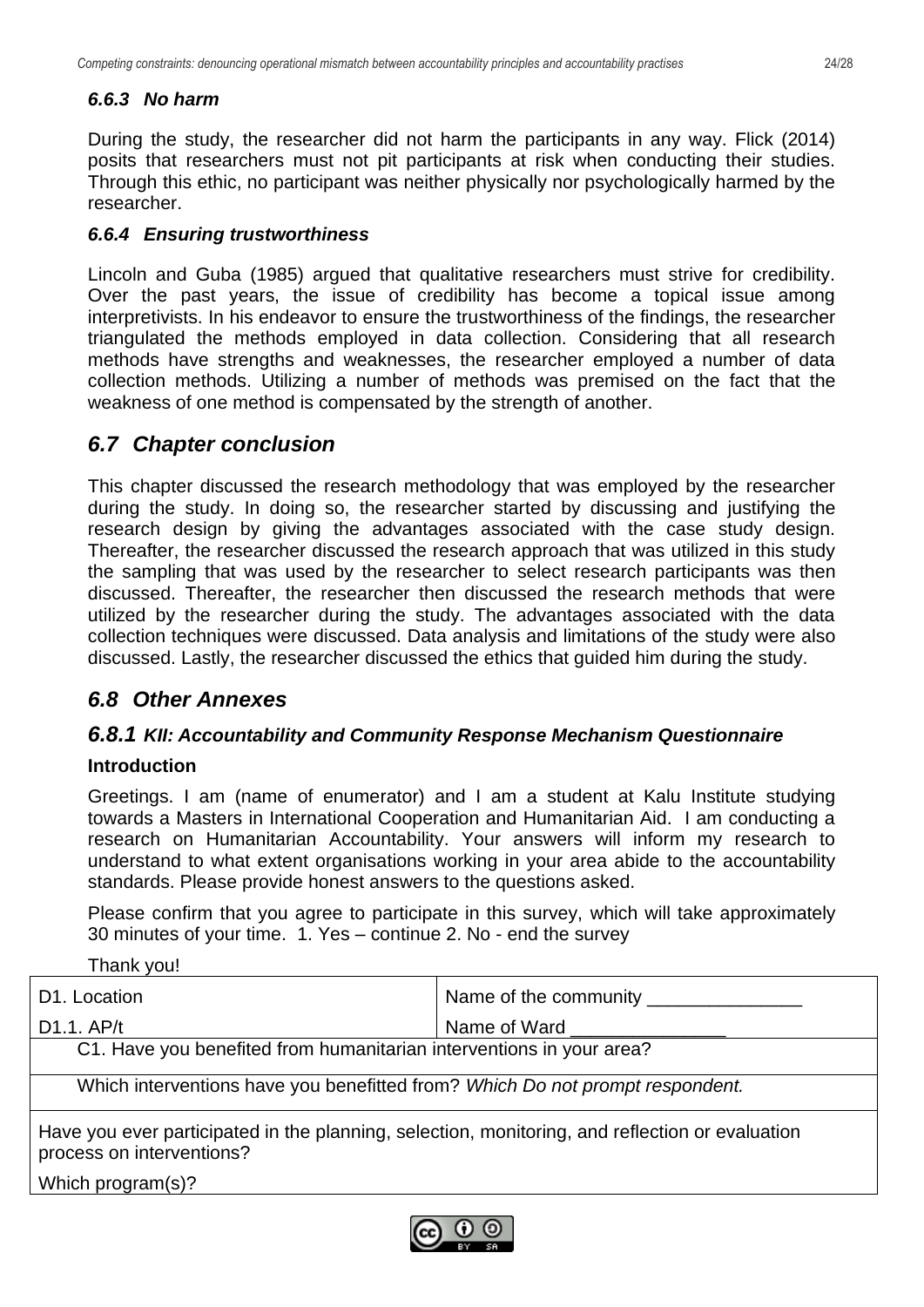Have you ever been consulted in the assessment/design/monitoring/evaluation process of interventions?

Have you ever received information concerning interventions in your area?

What information did you receive?

How did you receive the information?

Have you ever been consulted on your preferred complaints/feedback mechanism?

How can organizations improve in acting on complaints from the community?

How can organizations improve in providing feedback on complaints shared?

Please list and record

#### Thank you for your participation!

## *6.8.2 HUMANITARIAN ORGANIZATIONS: Accountability Assessment: Key Informant Interviews*

#### **1. INTRODUCTION**

Greetings. I am (name of enumerator) and I am a student at Kalu Institute studying towards a Masters in International Cooperation and Humanitarian Aid. I am conducting a research on Humanitarian Accountability. Your answers will inform my research to understand to what extent organizations working in your area abide to the accountability standards. I want to thank you for agreeing to meet with me today.

Please confirm that you agree to participate in this survey, which will take approximately 30 minutes of your time. 1. Yes – continue 2. No - end the survey

Do you have any questions?

#### **2. STAKEHOLDER ANALYSIS**

a. I would like to start this discussion by better understand the key people or groups that play a role in this community. Can you tell me which people or groups are important to this community? These could be individuals, community groups, local organizations, government bodies or officials, humanitarian organizations, religious leaders, etc.

*(Probing: can you think of any others?)*

b. You have identified the following groups and people…, of these can you tell me which ones are most important to you?

*(Probing: why are they most important to you? What are they doing here?)*

- c. Which ones are least important?
- d. How close are each of these people and organisations to your community?

*(Probing: how often to you interact with this stakeholder, how do you feel about them?)*

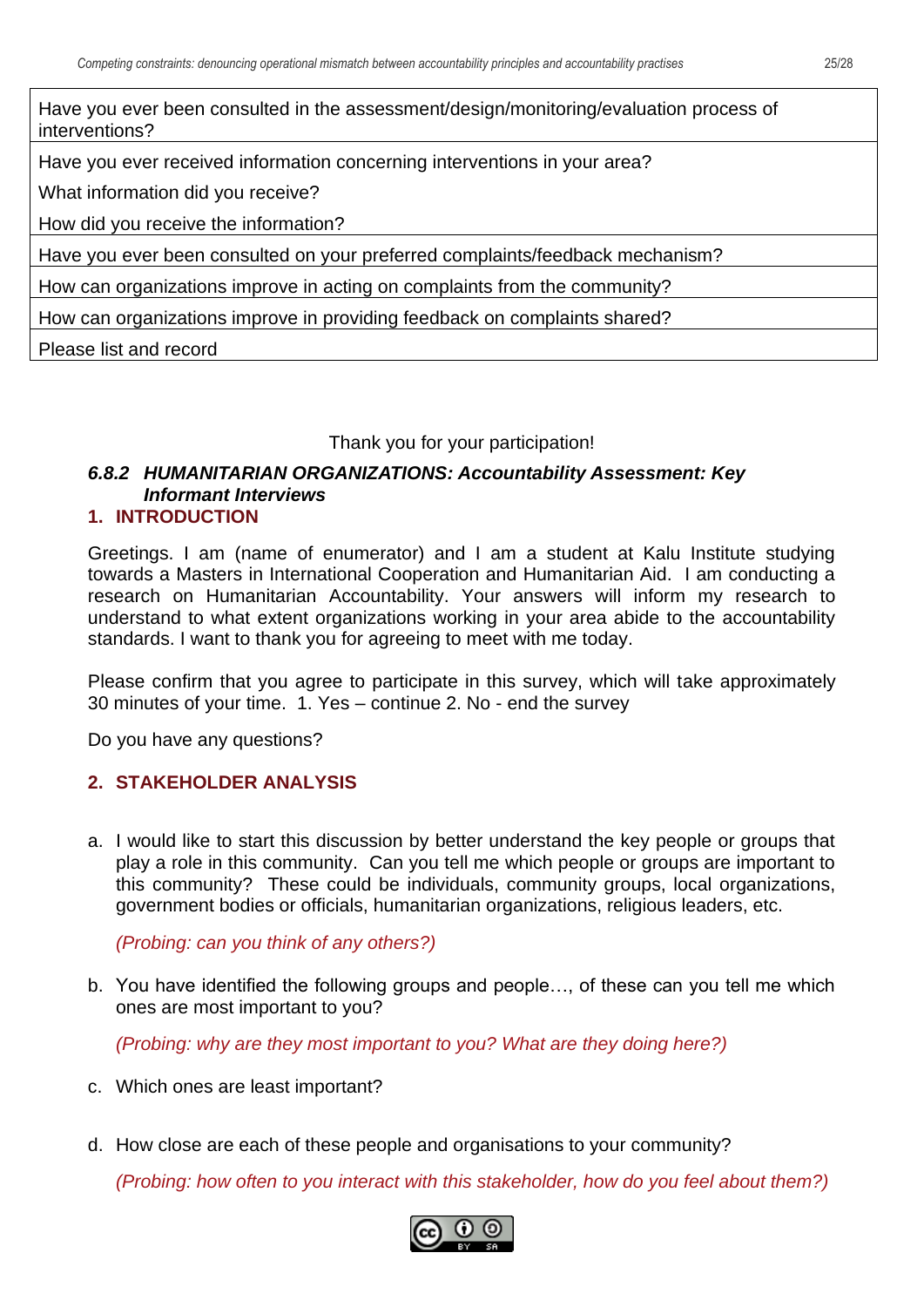#### **3. INFORMATION PROVISION**

- a. Can you tell me what you know about organizations working in your area?
- b. What kind of interventions are being implemented in your area?

*(Probing: can you tell me a little about that activity, are there any others?)*

- c. How did you find out this information?
- d. You have outlined what you currently know about organisations working in your area. What kind of information would you like to have in the future about humanitarian organizations?
- e. There are various ways in which we can share information with you. Some of the methods we can use are print materials, community meetings/focus group discussions, individual meetings like this one, notice boards, video presentations, etc.

Think about how we have worked with you in the past and how you would like to interact with humanitarian organizations. Consider how information can be easiest to understand, most interesting, and best shared. From this list, can you select which three methods you think are the best and rank the most preferred, the second best and the third best? (Show the voting sheet and explain each option) *(Probing after methods are selected: why do you prefer this method, what do you like about it?)*

f. In what language would you like to receive this information?

#### **4. FEEDBACK AND COMPLAINTS**

a. While we hope that the projects meet your satisfaction, we recognize that there may need to be adjustments made to them or other issues may come up during implementation which you are unhappy about.

How do you currently provide feedback to the humanitarian organizations if you have a suggestion to improve a project in your community?

b. What do you do if you are unhappy with an aspect of the humanitarian organizations' work including services, staff behavior, or actions?

*(Probing: Can you think of a time when you were not happy with the humanitarian organizations? What happened? What did you do? Did you hear back? How long did it* 

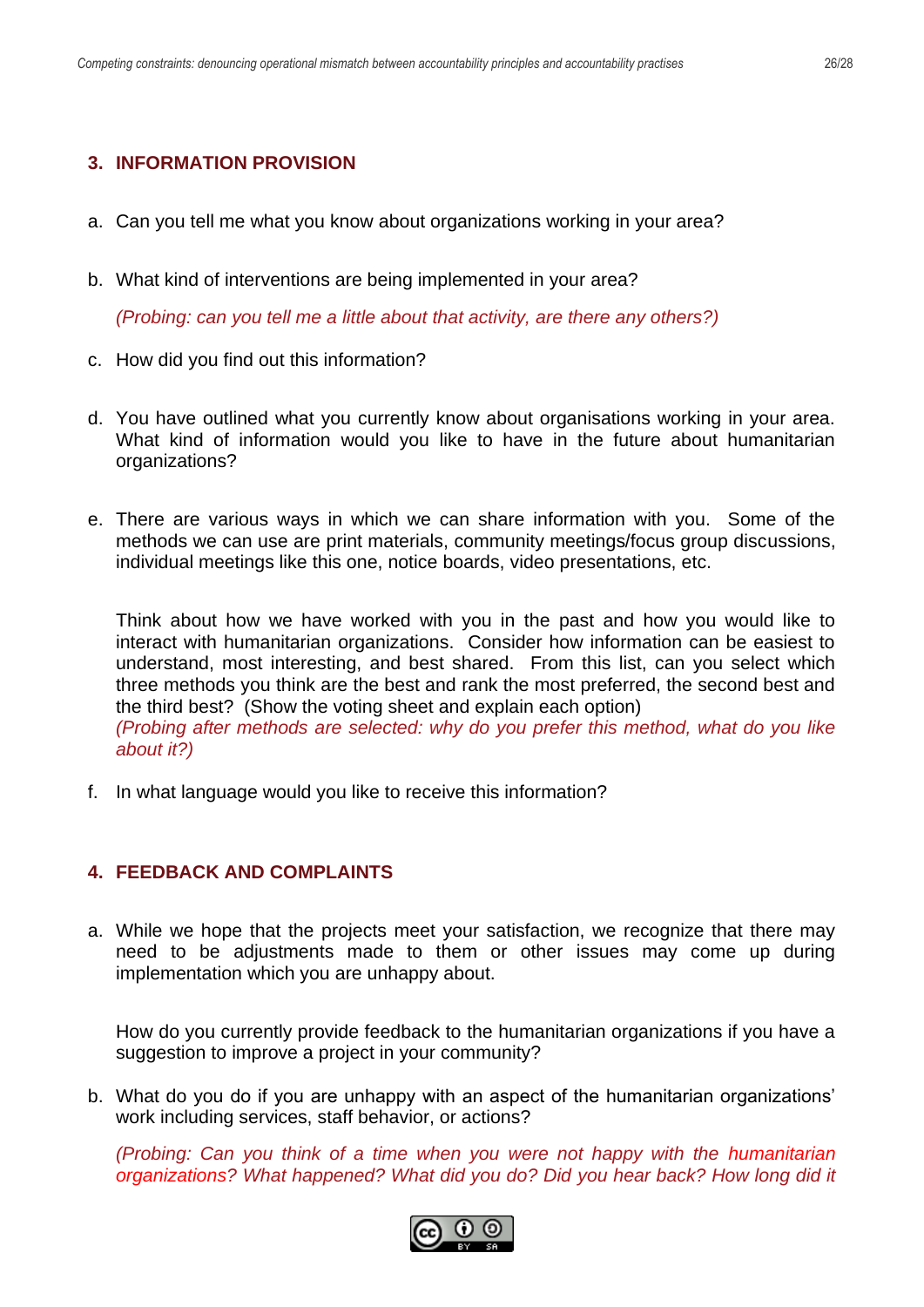*take? How did the humanitarian organizations respond? Were you happy with the response?)*

c. What do you know about the humanitarian organization's rules for making a complaint?

*(Probing: How did you find this information out?)*

d. There are many ways that community members could share a complaint with the humanitarian organizations or suggest a way to improve an activity. From this list can you select which three methods you think are the best and rank the most preferred, the second best and the third best? (Show the voting sheet and explain each option)

*(Probing after methods are selected: why do you prefer this method, why do you feel comfortable with it?)*

e. Would you feel comfortable using these methods to make a sensitive complaint?

*(Probing: for example, what if it was about a staff member behaving badly with girls?)* 

f. Is there anyone in your community that would find it difficult to give feedback or complain in the ways you suggested?

*(Probing: why? Is there anyone else?)*

#### **5. CONSULTATION**

a. Does the humanitarian organizations meet with people from this community?

*(Probing: how often? What is discussed?)*

b. Who attends these meetings?

*(Probing: how are they selected/elected to attend? Do you think those who attend meetings represent your views? )*

c. Do you attend these meetings?

*(Probing: why or why not? which meetings have you attended? What was discussed at these meetings? Did you speak at the meeting? Why or why not?)*

d. What other opportunities have been given to you to provide views on how the humanitarian organizations projects should be planned and implemented? For example through home visits, or questionnaires.

*(Probing: what were you asked your opinion on? How did the humanitarian organizations ask your opinion? Do you think your opinion influenced the humanitarian organization's decision? How did this make you feel?)*

e. Which decisions would you like to be consulted on in the future?

*(Probing: why? How would you like to be consulted?)*

Nb. Some vulnerable people may not feel that their views are important. It may be necessary to explore which projects impact on them and ask what they would like to